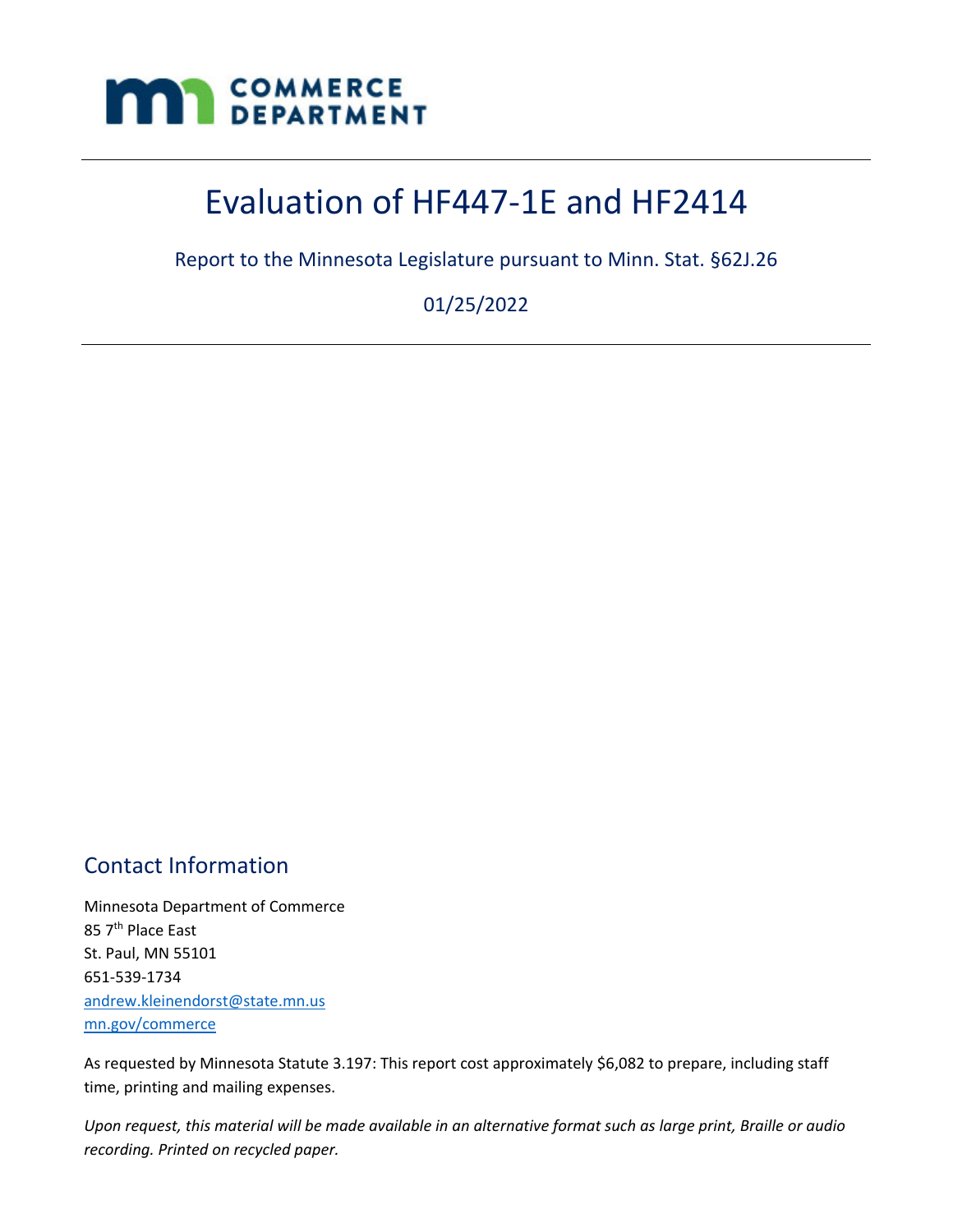# **Contents**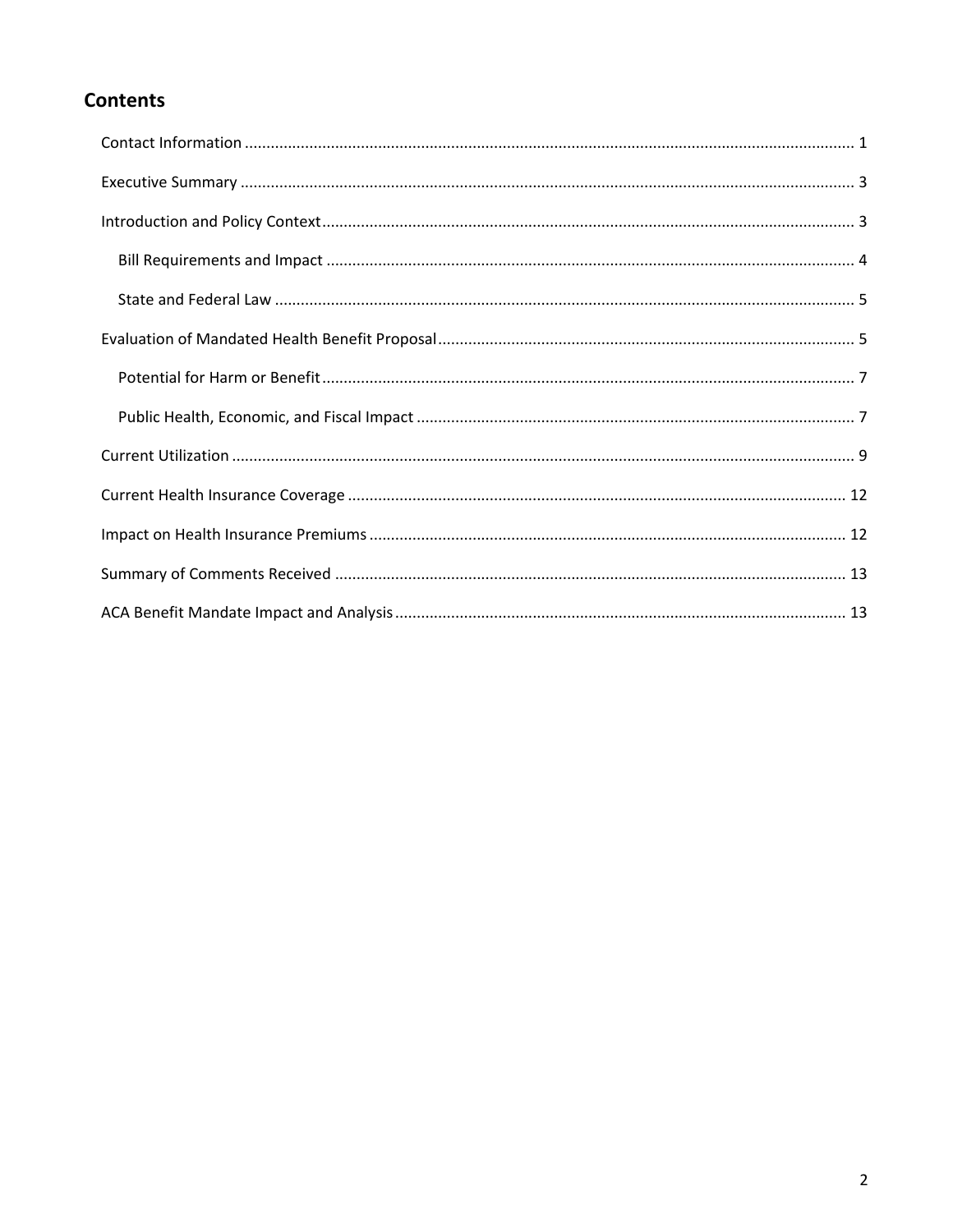### <span id="page-2-0"></span>**Executive Summary**

House Files 447-1E and 2414 require health plans to provide additional coverage for diagnostic services recommended following breast cancer screenings. Commerce has determined that neither would be considered a new state mandated benefit under the Affordable Care Act (ACA) requiring defrayal of costs, as the bills clarify existing benefits under health plans by requiring them to be covered at a zero-cost preventive level. Each bill would carry a cost to the state, however, based on MMB estimates of fiscal impact to SEGIP.

#### <span id="page-2-1"></span>**Introduction and Policy Context**

Pursuant to Minn. Stat. § 62J.26, subd. 3, the Minnesota Department of Commerce (Commerce) has been requested to perform an evaluation of HF447-1E and HF2414. The purpose of the evaluation is to provide the legislature with a detailed analysis of the potential impacts of any mandated health benefit proposal. Because the two bills are similar in subject matter, Commerce has combined its analysis of both bills into a single report.

House Files 447-1E and 2414 were first introduced during the 2021-2022 legislative session and meet the definition of a mandated health benefit proposal under Minn. Stat. §62J.26, which indicates the following criteria regarding the definition of a mandated health benefit proposal:

A mandated health benefit proposal or "proposal" means a proposal that would statutorily require a health plan company to do the following:

- (i) provide coverage or increase the amount of coverage for the treatment of a particular disease, condition, or other health care need;
- (ii) provide coverage or increase the amount of coverage of a particular type of health care treatment or service or of equipment, supplies, or drugs used in connection with a health care treatment or service;
- (iii) provide coverage for care delivered by a specific type of provider;
- (iv) require a particular benefit design or impose conditions on cost-sharing for:
	- (A) the treatment of a particular disease, condition, or other health care need;
	- (B) a particular type of health care treatment or service; or
	- (C) the provision of medical equipment, supplies, or a prescription drug used in connection with treating a particular disease, condition, or other health care need; or
- (v) impose limits or conditions on a contract between a health plan company and a health care provider.

"Mandated health benefit proposal" does not include health benefit proposals amending the scope of practice of a licensed health care professional.

Commerce is required to consult with the Departments of Health (MDH) and Management and Budget (MMB). Per statute, evaluations must focus on the following areas: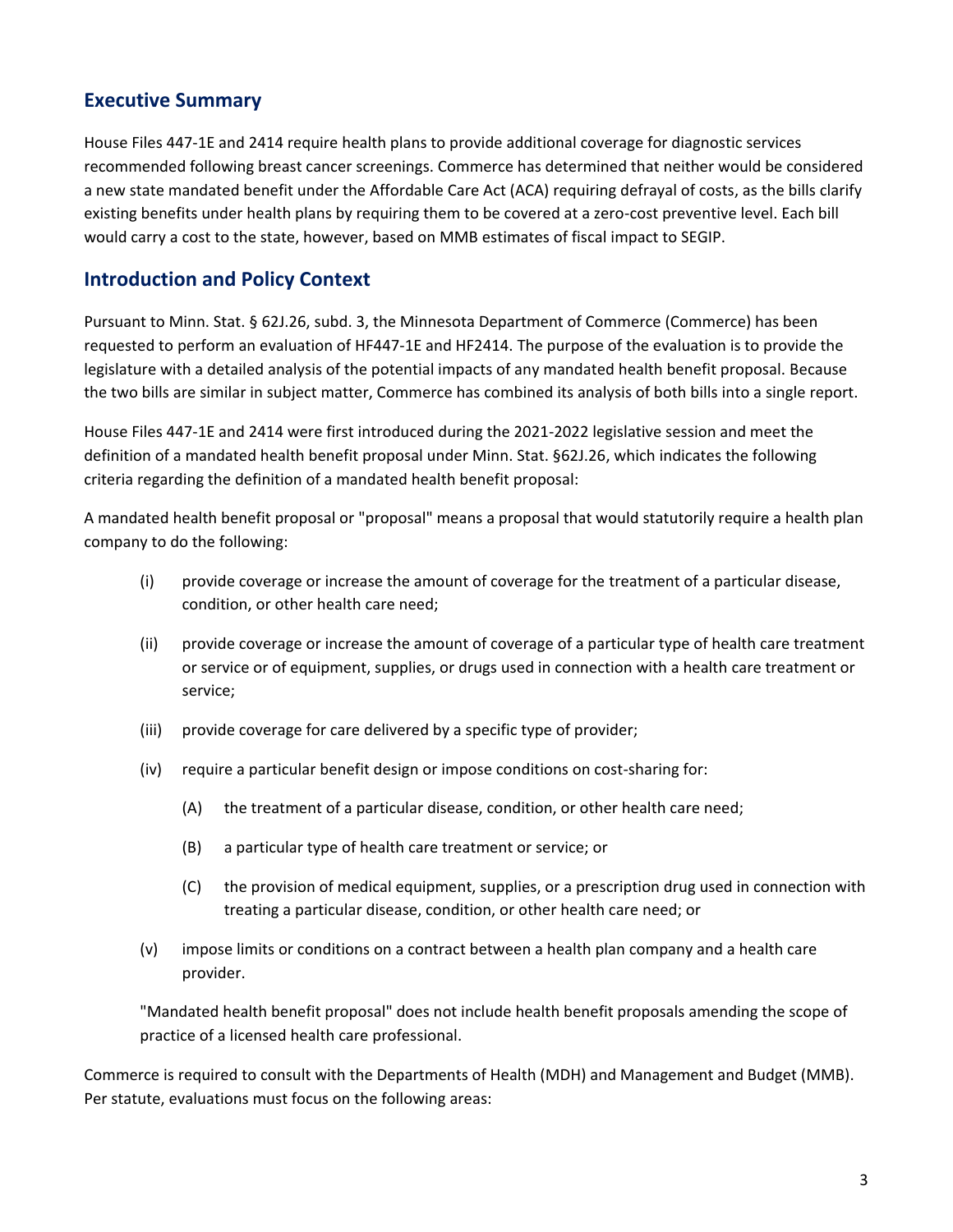- Scientific and medical information regarding the proposal, including potential for benefit and harm
- Overall public health and economic impact
- Background on the extent to which services/items in the proposal are utilized by the population
- Information on the extent to which service/items in the proposal are already covered by health plans, and to which health plans the proposal would impact
- Cost considerations regarding the potential of the proposal to increase cost of care, as well as its potential to increase enrollee premiums in impacted health plans
- The cost to the State if the proposal is determined to be a mandated benefit under the Affordable Care Act (ACA)

### <span id="page-3-0"></span>**Bill Requirements and Impact**

House File 447-1E and HF2414 would both require regulated health plans in Minnesota to provide additional coverage for breast cancer screening follow-up services. Specifically, HF447-1E requires health plans to provide coverage for all post-screening mammography diagnostic services recommended by a physician at zero cost to the enrollee. The bill does not list any specific services that are required to be covered. House File 2414 includes coverage requirements for testing, more advanced imaging, and biopsies recommended following a screening.

House Files 447-1E and 2414 have very similar requirements in that both bills require full coverage (zero costsharing to enrollees) for routine breast cancer screenings. The primary difference between the bills is based on what services following a breast cancer screening should be covered. House File 2414 specifically identifies genetic testing, breast examination, mammography, MRIs, digital breast tomosynthesis, ultrasound, thermography, biopsies, and any other diagnostic/preventive services identified by the federal Food and Drug Research Administration as needing to be covered with zero cost-sharing to the enrollee. Additionally, HF2414 prohibits health plans from imposing age or annual or lifetime testing limitations on these procedures. The full text of each bill is available in the Appendix of this document.

House File 447-1E indicates that additional physician-recommended diagnostic services following a mammogram must be covered. The bill does not specify any specific diagnostic services, but it is reasonable to assume that all services identified under HF2414 would be included as part of the requirement for coverage.

Requirements under both bills would apply to all fully insured health plans regulated in Minnesota, as well as the State Employee Group Insurance Program (SEGIP). Requirements in each bill would not apply to self-insured employer plans, grandfathered plans, or public plans such as medical assistance and MinnesotaCare, and Medicare and Medicare supplemental policies. Figure 1 shows a breakdown of health insurance coverage in Minnesota by type (including uninsured).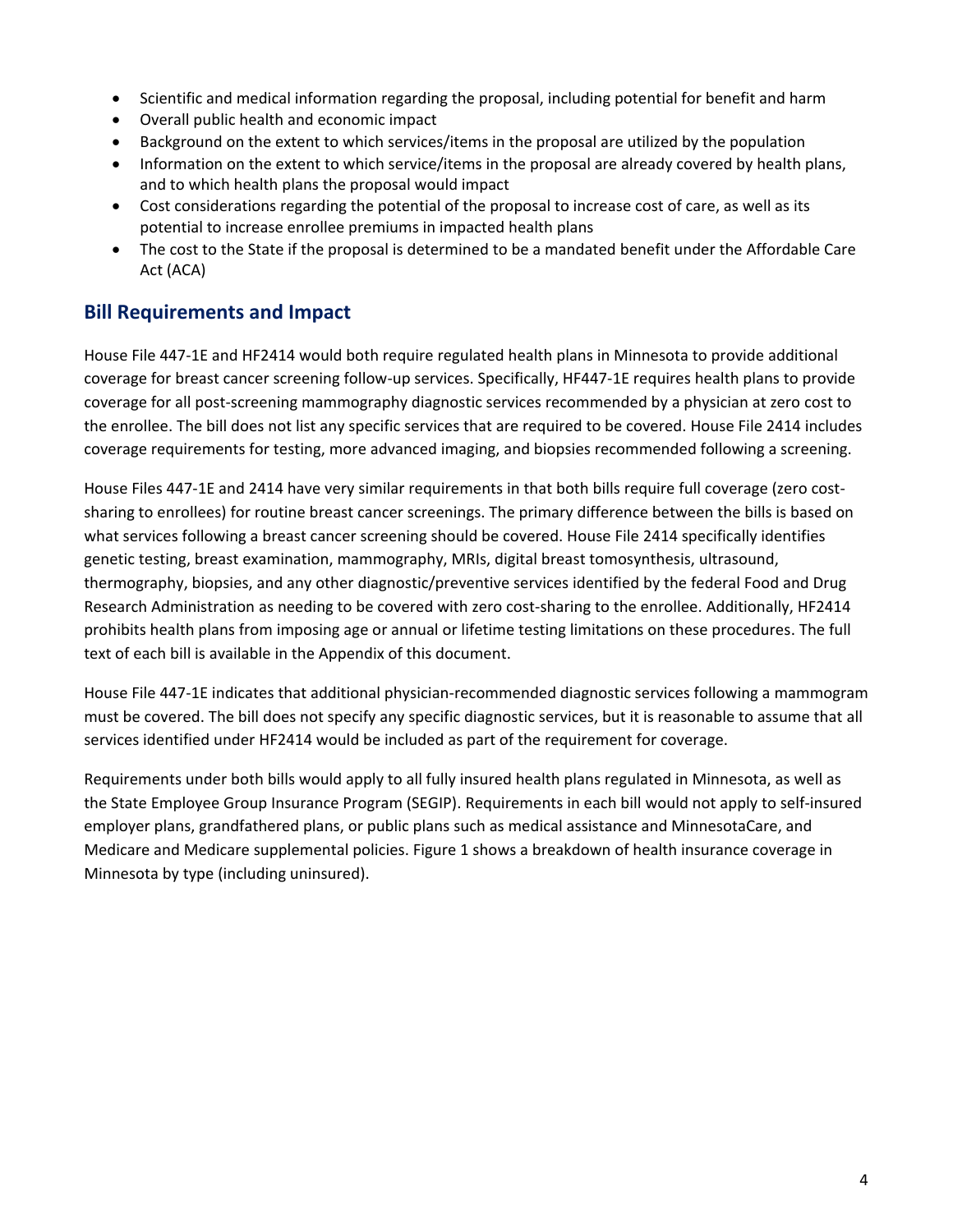

Figure 1. Minnesota Insurance Coverage 2019

Source: Minnesota Department of Health. Chartbook Section 2. Trends and Variations in Health Insurance Coverage. Accessed at [https://www.health.state.mn.us/data/economics/chartbook/docs/section2.pdf.](https://www.health.state.mn.us/data/economics/chartbook/docs/section2.pdf) 

Regulatory authority over the fully insured market is shared with the Department of Health (MDH) which regulates health maintenance organizations (HMOs) in the state.

#### <span id="page-4-0"></span>**State and Federal Law**

This evaluation considers the interaction between state and federal law—specifically as it pertains to the potential for the bill to be considered a state benefit mandate understood under Section 1311(d)(3) of the ACA [\(45 CFR § 155.170\)](https://www.law.cornell.edu/cfr/text/45/155.170), which indicates that new mandates related to specific care, treatment, or services not offered under the general essential health benefits (EHB) package in the state prior to January 1, 2012 must have associated costs defrayed by the state. The state is only required to defray associated costs that would not have been provided by the health carrier without the requirements of the new mandate. <sup>1</sup> Per the EHB final rule<sup>2</sup>, costs associated with benefit mandates passed prior to or on December 31, 2011 do not need to be defrayed by the state.

### <span id="page-4-1"></span>**Evaluation of Mandated Health Benefit Proposal**

The Department's evaluation of HF447-1E and HF2414 included the following elements in order to meet criteria under Minn. Stat. §62J.26:

• Solicitation of feedback from potential stakeholders by publishing a request for information notice in the State Register

 $^1$  45 CFR Parts 147, 155, and 156 Patient Protection and Affordable Care Act; Standards Related to Essential Health Benefits, Actuarial Value, and Accreditation; Final Rule. Accessed at https://www.govinfo.gov/content/pkg/FR-2013-02-25/pdf/2013-04084.pdf.

 $^2$  45 CFR Parts 147, 155, and 156 Patient Protection and Affordable Care Act; Standards Related to Essential Health Benefits, Actuarial Value, and Accreditation; Final Rule. Accessed at https://www.govinfo.gov/content/pkg/FR-2013-02-25/pdf/2013-04084.pdf.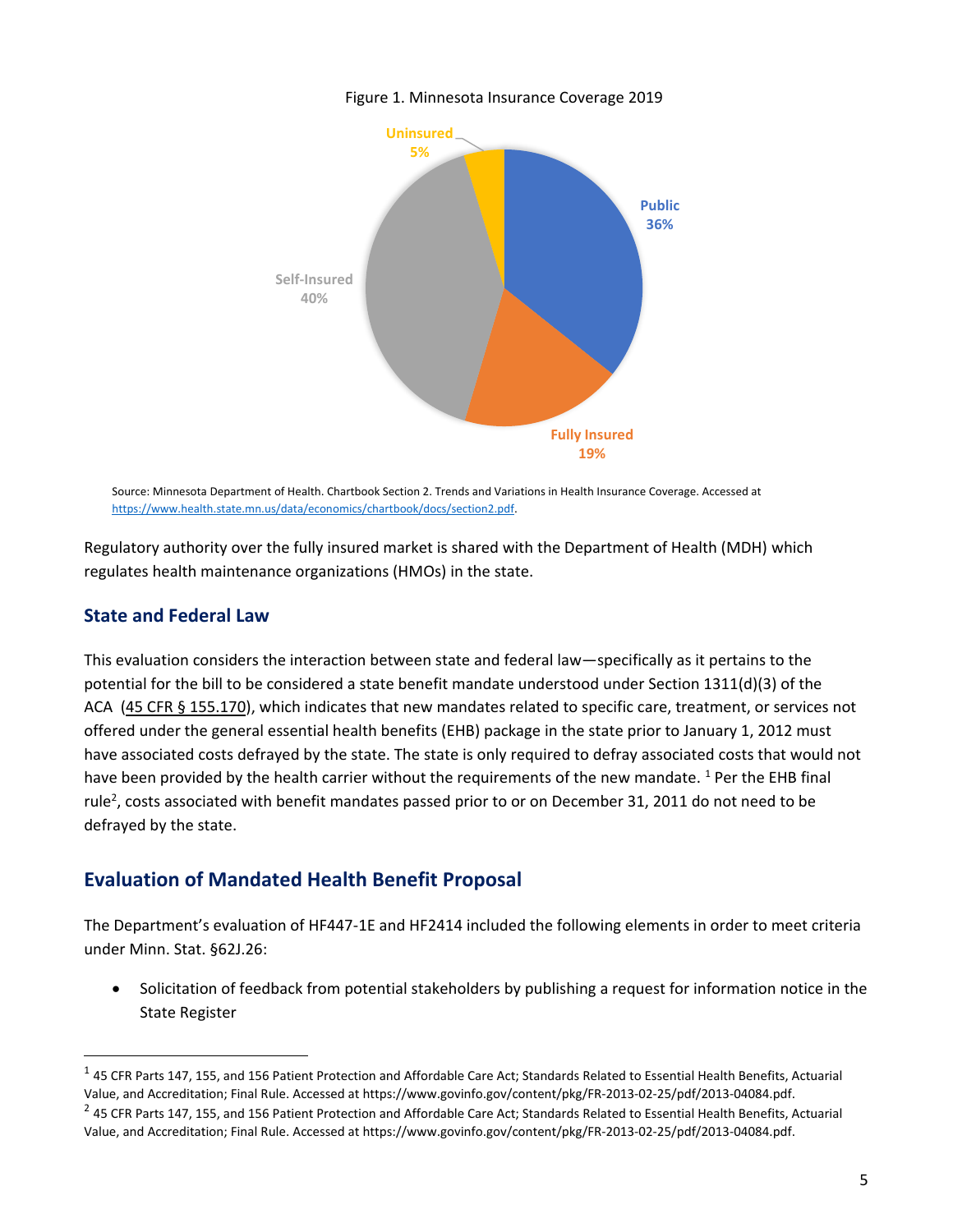- Scoping review of available literature in PubMed
- Hybrid umbrella/systematic literature review of available resources
- Consultation with the Department of Health and MMB
- Solicitation of comments from health plans, including request for actuarial analysis
- Internal actuarial analysis

Additional information regarding the Department's literature review may be found in the Appendix.

In the Department's evaluation, the coverage requirements under HF447-1E and HF2414 do not constitute benefit mandates requiring state defrayal of costs. All of the explicitly indicated coverage requirements under HF2414 have been, and currently are, covered under the state's benchmark plan. Under HF447-1E, which does not indicate any specific diagnostic service to be covered following a breast cancer screening, If passed, Commerce assumes that the diagnostic services utilized would generally mirror those listed under HF2414.

Commerce assumes the requirements of both bills to be cost-sharing alterations versus a new benefit mandate. Commerce notes that the requirements of HF447-1E remain open-ended, and that there are cancer screening services that may not be covered by health plans or the state's benchmark plan. Without any specific requirements in the bill that establish coverage outside the scope of general standards of practice, however, Commerce assumes that post-mammogram diagnostic care includes services that are already covered by the benchmark plan and other regulated health plans.

Commerce's conclusion regarding the status of HF447-1E and HF2414 as new state mandated benefits under the ACA is consistent with previous analyses. Senate File 1038, which has required health plans to provide coverage for 3-D mammography services the same as other screening and preventive services, was determined not be a state mandated benefit under the ACA. The rationale for SF1038 not constituting a benefit mandate was based on the bill clarifying an existing benefit that was covered for policyholders and an alteration of cost-sharing for enrollees rather than mandating an entirely new benefit that were not previously covered.

### **Scientific and Medical Analysis**

#### *Scientific and Medical Background*

Under Minn. Stat. §62J.26 Commerce must provide scientific and medical analysis of each proposed health benefit mandate. Specifically, evaluations must include scientific and medical information on the mandated health benefit proposal, as well as the potential for harm or benefit to the patient. The latter requires an analysis of the comparative benefit or harm from alternative forms of treatment, including the results of at least one professionally accepted and controlled trial comparing the medical consequences of the proposed therapy, alternative therapy, and no therapy.

Breast cancer is the most common cancer among women, making up 1 in 10 new cancer diagnoses each year. Early detection of breast cancer is crucial to improved survival rate. The incidence of breast cancer is 125 in 100,000 for females and 1 in 100,000 for males.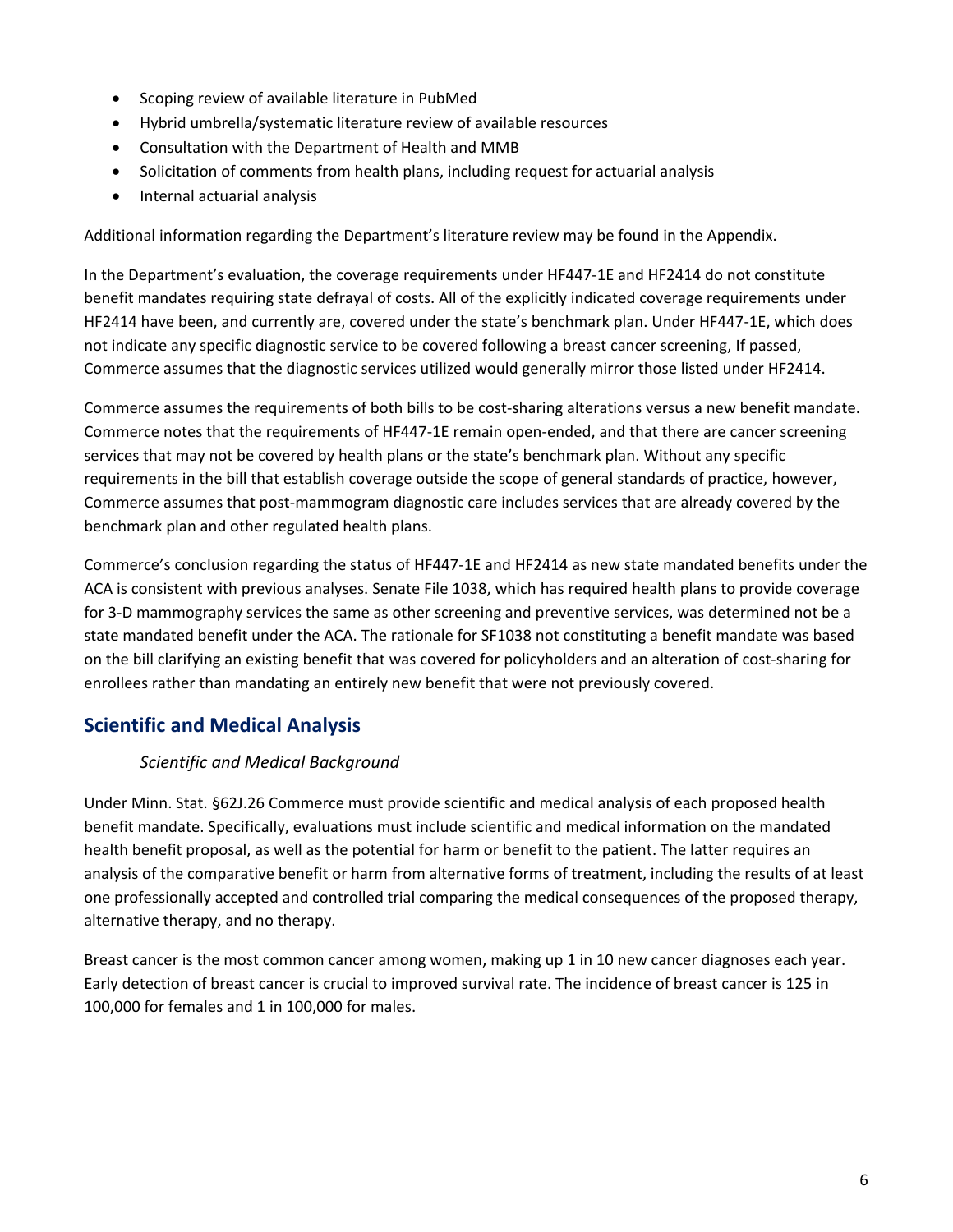The United States Preventive Services Task Force (USPSTF) has identified that breast cancer screening is most advantageous or has the most evidence of success for women aged 50-74. Evidence to support screening at earlier ages or greater frequency is insufficient.<sup>3</sup>

A review of evidence indicates that incidence of breast cancer for both females and males rises with age, and that risk factors are also similar for both, despite the difference in overall incidence. Genetics play a large part in breast cancer risk factors for both females and males. Specifically, inherited mutations to the BRCA1/2 genes (which typically help fight cancer) are indicators of breast cancer risk.<sup>4</sup>

Screening is performed through digital exam, x-ray, ultrasound, magnetic resonance imaging (MRI) and sometimes digital breast tomosynthesis (3-D mammography). Follow-ups to these screenings generally include biopsy of tissue or hematological profiling (looking for cancer markers or any other evidence of breast cancer in blood or tissue).

### <span id="page-6-0"></span>**Potential for Harm or Benefit**

Overall, the potential for harm resulting from the passage of HF447-1E and HF2414 is be low. Both bills require coverage for services that would generally otherwise be subject to enrollee cost-sharing. By eliminating that barrier, patients may be able to obtain additional services and receive earlier diagnoses for cancer. The potential for benefit is therefore assessed as moderate. It is important to note that higher utilization of screenings and subsequently post-screening follow-up services can result in higher false positive rates.

### <span id="page-6-1"></span>**Public Health, Economic, and Fiscal Impact**

For the purposes of this and subsequent sections, the following definitions apply:

**Public Health**: The science and practice of protecting and improving the health and wellbeing of people and their communities. The field of public health includes many disciplines, including medicine, public policy, biology, sociology, psychology and behavioral sciences, and economics and business.

**Economic Impact**: The general financial impact of a drug, service, or item on the population prescribing or utilizing a particular drug, service or item for a particular health condition.

**Fiscal Impact**: The quantifiable dollar amount associated with the implementation of the mandated health benefit proposal. The areas of potential fiscal impact that the Department reviews for are the cost of defrayal of benefit mandates as understood under the ACA, the cost to SEGIP, and the cost to other state public programs. The fiscal impact is expressed in number of dollars required for the state to implement a proposal.

The impact of HF447-1E and HF2414 on public health generally, as well as its overall economic and fiscal impact, are contingent on understanding the utilization of breast cancer screening generally and understanding the number of false positives and average utilization of follow-up diagnostics.

<sup>&</sup>lt;sup>3</sup> While screening mammography in women aged 40 to 49 years may reduce the risk for breast cancer death, the number of deaths averted is smaller than that in older women and the number of false-positive results and unnecessary biopsies is larger. The balance of benefits and harms is likely to improve as women move from their early to late 40s.

https://www.uspreventiveservicestaskforce.org/uspstf/recommendation/breast-cancer-screening

<sup>4</sup> Gradishar, WJ, Ruddy, Kathryn. Breast cancer in men. In: UpToDate. 2022.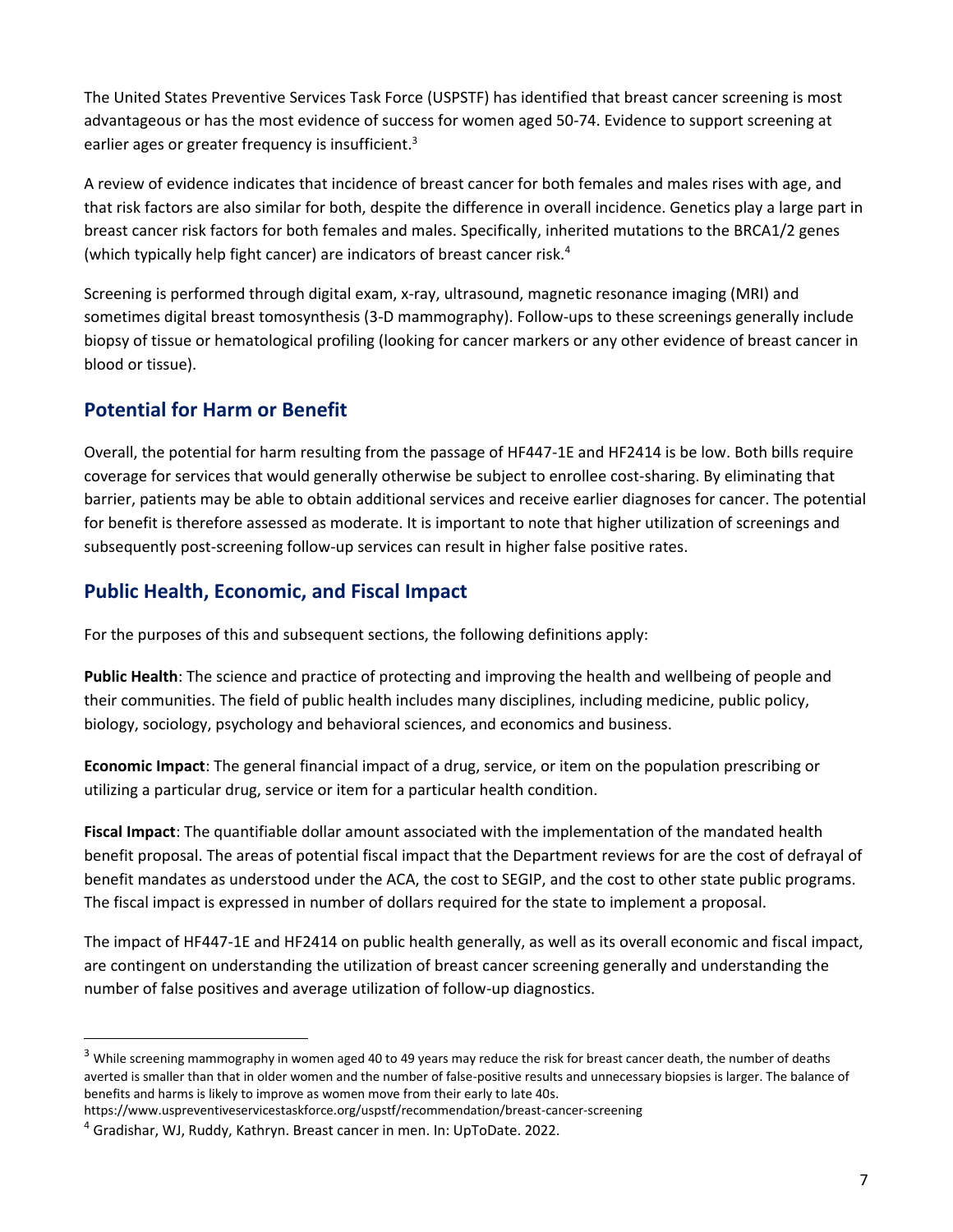#### *Public Health*

The public health impact for both bills can be generally seen as a net positive, overall. Follow-up care for breast cancer screening is generally not covered at the preventive level by health plans and can be a barrier to care for individuals requiring such follow-up.<sup>5</sup> The net positive is mirrored by patient advocates responding to the Commerce's RFI. Increasing follow-up services, while important, also comes with the risk of increasing numbers of false positives for breast cancer.<sup>6</sup>

#### *Economic Impact*

Both bills are similar in requiring health plan coverage for follow-up services for routine cancer screenings and requiring them to be covered at the preventive level (meaning zero cost-sharing for enrollees). Diagnostic and testing services following a screening mammogram are not considered to be a preventive service as understood under 45 CFR § 147.130 and the ACA.

It is unlikely that there would be an expected increase in total cost of services based on the passage of either HF447-1E or HF2414. Because both bills expand the definition of a preventive service, and therefore expand the level of reimbursement for screening and diagnostic services for breast cancer, Commerce assumes that there could potentially be an increase in use of screening techniques that are more expensive.

Follow-up diagnostic services are specifically identified in HF2414 whereas HF447-1E indicates that services ordered by an attending physician to be covered without regard to what those services will be. Consequently, the economic impact on price of services of HF447-1E, as well as the potential increase in enrollee premiums, is difficult to determine. Without any specific indication of what certain follow-up screening services might entail, Commerce concludes that the full range should be considered.

#### *Fiscal*

Services required to be covered under HF2414 are understood to be already covered by health plans operating in the state albeit at a non-preventive level of reimbursement. Commerce assumes that post-screening mammography diagnostic services under HF447-1E would be for the most part similar, with the possibility that there may be additional services eligible for coverage not explicitly identified under HF2414. The requirements under HF447-1E and HF2414 do not mandate coverage of previously uncovered diagnostic and screening services; rather, the requirements alter the cost-sharing of these services only. Commerce does not interpret cost-sharing alterations for already covered services to be considered a new state benefit mandate under the ACA. Thus, because HF447-1E and HF2414 are not benefit mandates under the ACA, they would not require defrayal of cost by the state if enacted. The bill does not apply to public programs.

According to MMB, both bills would carry a cost to SEGIP based on the extension of zero cost-sharing to services traditionally subject to enrollee cost-sharing. For HF447-1E, MMB estimated a possible increase of \$0.17 per member per month (PMPM) in premiums in SEGIP impact. For HF2414, MMB estimated a possible increase of \$0.04 PMPM. Total projected state fiscal impact over the next several years are listed below for each bill:

<sup>5</sup> Baicker K, Congdon WJ, Mullainathan S. Health insurance coverage and take-up: Lessons from behavioral economics. *Milbank Quarterly.* 2012;90(1):107–134. doi: 10.1111/j.1468-0009.2011.00656.x.

<sup>&</sup>lt;sup>6</sup> Marmot MG, Altman DG, Cameron DA, Dewar JA, Thompson SG, Wilcox M. The benefits and harms of breast cancer screening: an independent review. *Br J Cancer*. 2013;108:2205-40.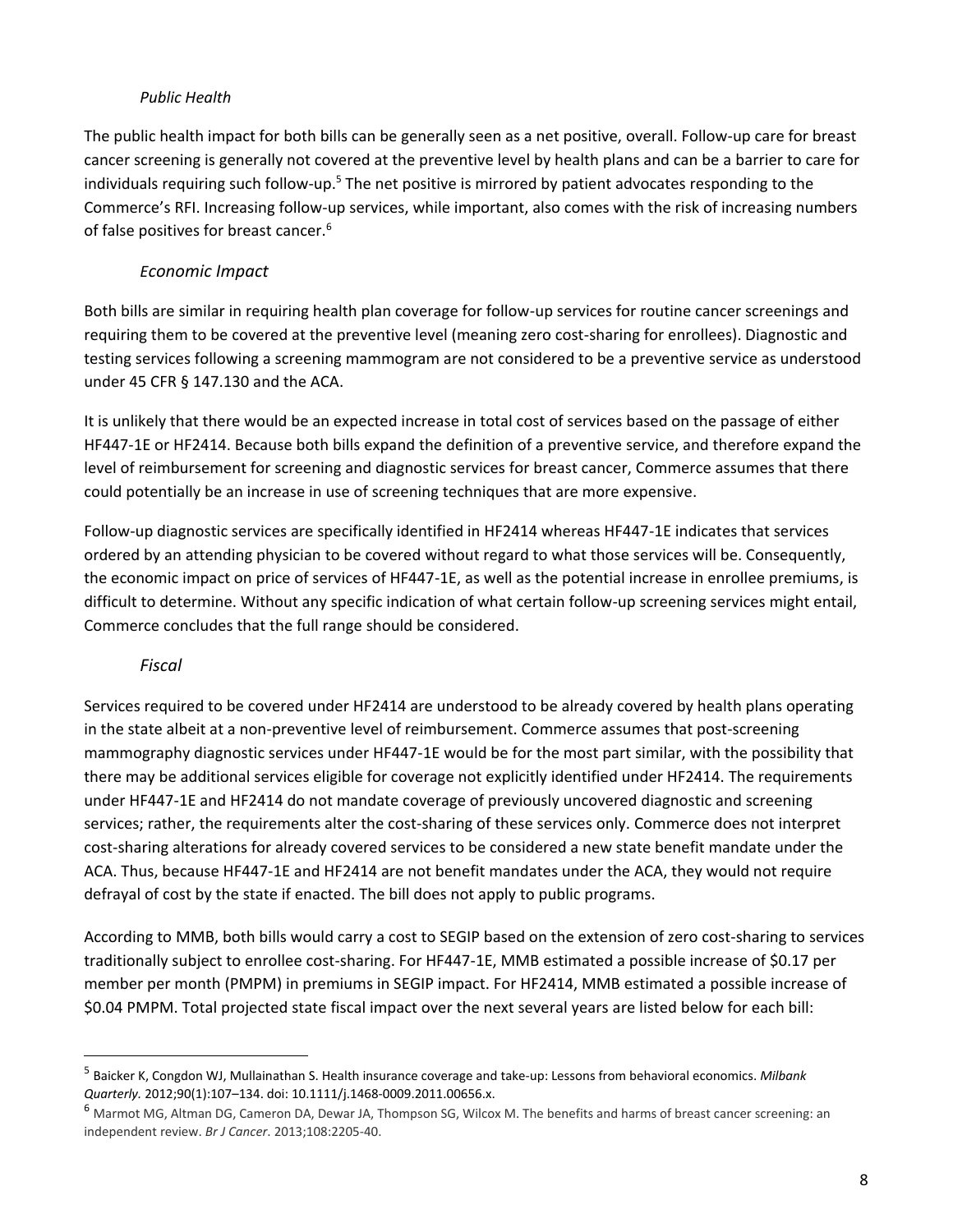#### Table 1 – Projected Fiscal Impact of HF447-1E

| <b>Fiscal Year</b>                 | 2022      | 2023      | 2024      | 2025      |
|------------------------------------|-----------|-----------|-----------|-----------|
| State Fiscal Impact<br>$(SEGIP)^7$ | \$115,581 | \$242,721 | \$254,857 | \$267,600 |

#### Table 2 – Projected Fiscal Impact of HF2414

| <b>Fiscal Year</b>                 | 2022 | 2023     | 2024     | 2025     |
|------------------------------------|------|----------|----------|----------|
| State Fiscal Impact<br>$(SEGIP)^8$ | \$0  | \$27,196 | \$57,111 | \$59,966 |

### <span id="page-8-0"></span>Current Utilization

MDH estimated utilization of services and paid prices in 2019 based on available data from the Minnesota All Payer Claims Database (MN APCD). Data from 2019 from the APCD indicated 143,874 (out of 1,487,165; or 10%) Minnesotans covered by commercial insurance plans that report data to the MN APCD had both an ICD-10 diagnosis code and a CPT procedure code for a screening mammogram. In narrowing focus to the individual or small group market, 42,952 (out of 431,140; or 10%) Minnesotans covered by commercial insurance plans that report data to the MN APCD had both an ICD-10 diagnosis code and a CPT procedure code for a screening mammogram. Note that these estimates are based on all enrollees and are not limited to a specific gender or age group.

 $^7$  Figures in this table represent the cost to the state from SEGIP impact. The total cost impact to the SEGIP plan—specifically, adding in the employee share of the overall premium—will be higher.

<sup>&</sup>lt;sup>8</sup> See above footnote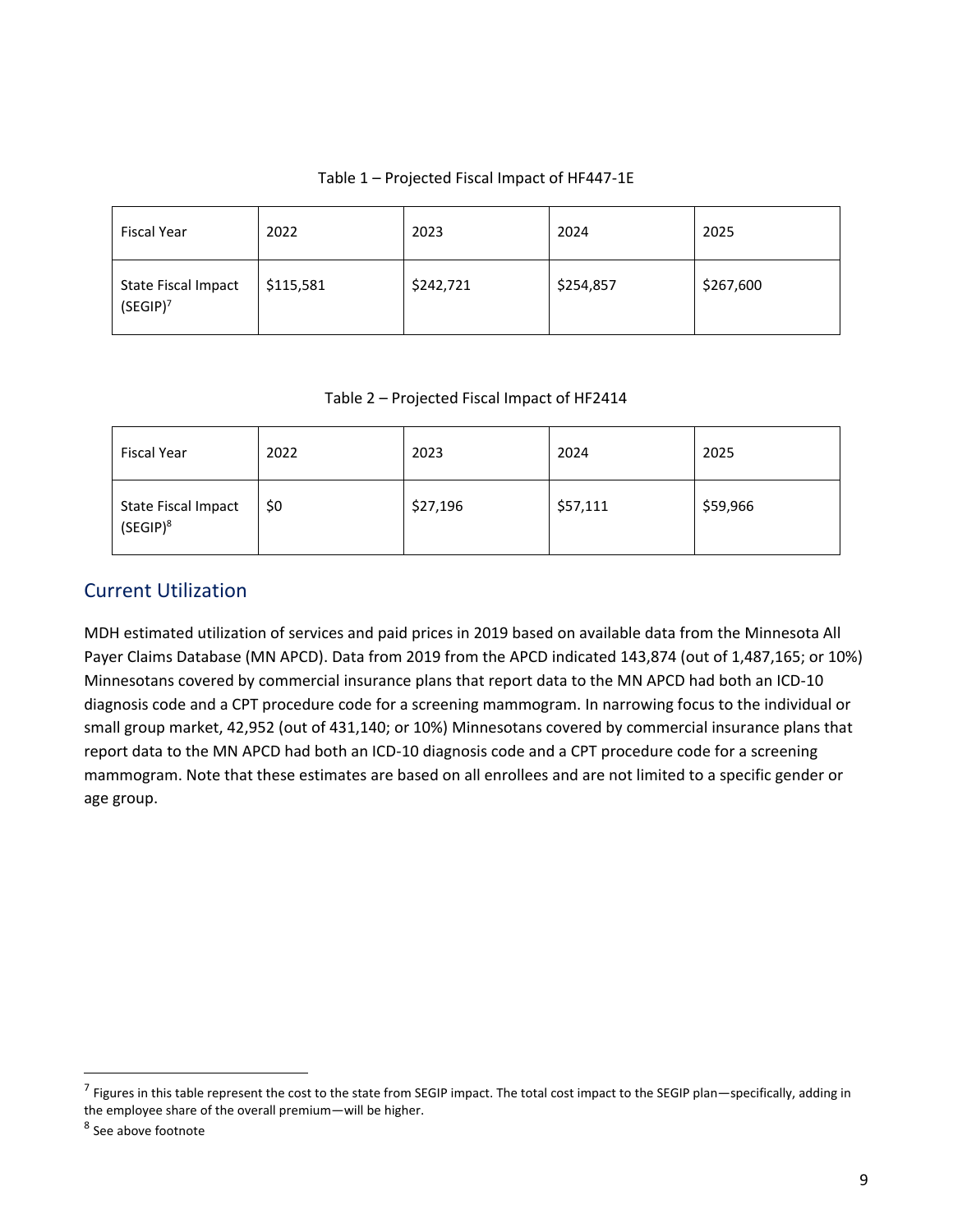Table 3 - Claims and Paid Amounts for Breast Cancer Screening and Follow-Up Services among Commercially Insured Minnesotans, 2019, Among 143,874 Minnesotans with an ICD-10 Code and a CPT Code for a Screening Mammogram

| <b>Type of Service</b>                                                             | Codes | <b>Total</b><br><b>Claims</b> | <b>Total Patient</b><br>Paid | <b>Total Plan Paid</b> | <b>Total Paid</b><br>(plan + patient) | Patient<br>Paid per<br>Unit | <b>Plan Paid</b><br>per Unit | <b>Total Paid</b><br>$(plan +$<br>patient)<br>per Unit |
|------------------------------------------------------------------------------------|-------|-------------------------------|------------------------------|------------------------|---------------------------------------|-----------------------------|------------------------------|--------------------------------------------------------|
| Screening mammography                                                              | 77067 | 145,287                       | \$311,330.93                 | \$45,479,931.28        | \$45,791,262.21                       | \$2.14                      | \$313.04                     | \$315.18                                               |
| Diagnostic mammography,<br>including computer-aided<br>detection (CAD), unilateral | 77065 | 10,508                        | \$1,218,279.53               | \$2,109,236.89         | \$3,327,516.42                        | \$115.94                    | \$200.73                     | \$316.67                                               |
| Diagnostic mammography,<br>including computer-aided<br>detection (CAD), bilateral  | 77066 | 935                           | \$117,767.24                 | \$232,685.48           | \$350,452.72                          | \$125.95                    | \$248.86                     | \$374.82                                               |
| Breast MRI (w/o contrast<br>material; bilateral)                                   | 77047 | 87                            | \$19,112.98                  | \$52,196.66            | \$71,309.64                           | \$219.69                    | \$599.96                     | \$819.65                                               |
| Digital breast tomosynthesis                                                       | 77063 | 83,979                        | \$300,286.89                 | \$10,467,812.30        | \$10,768,099.19                       | \$3.58                      | \$124.65                     | \$128.22                                               |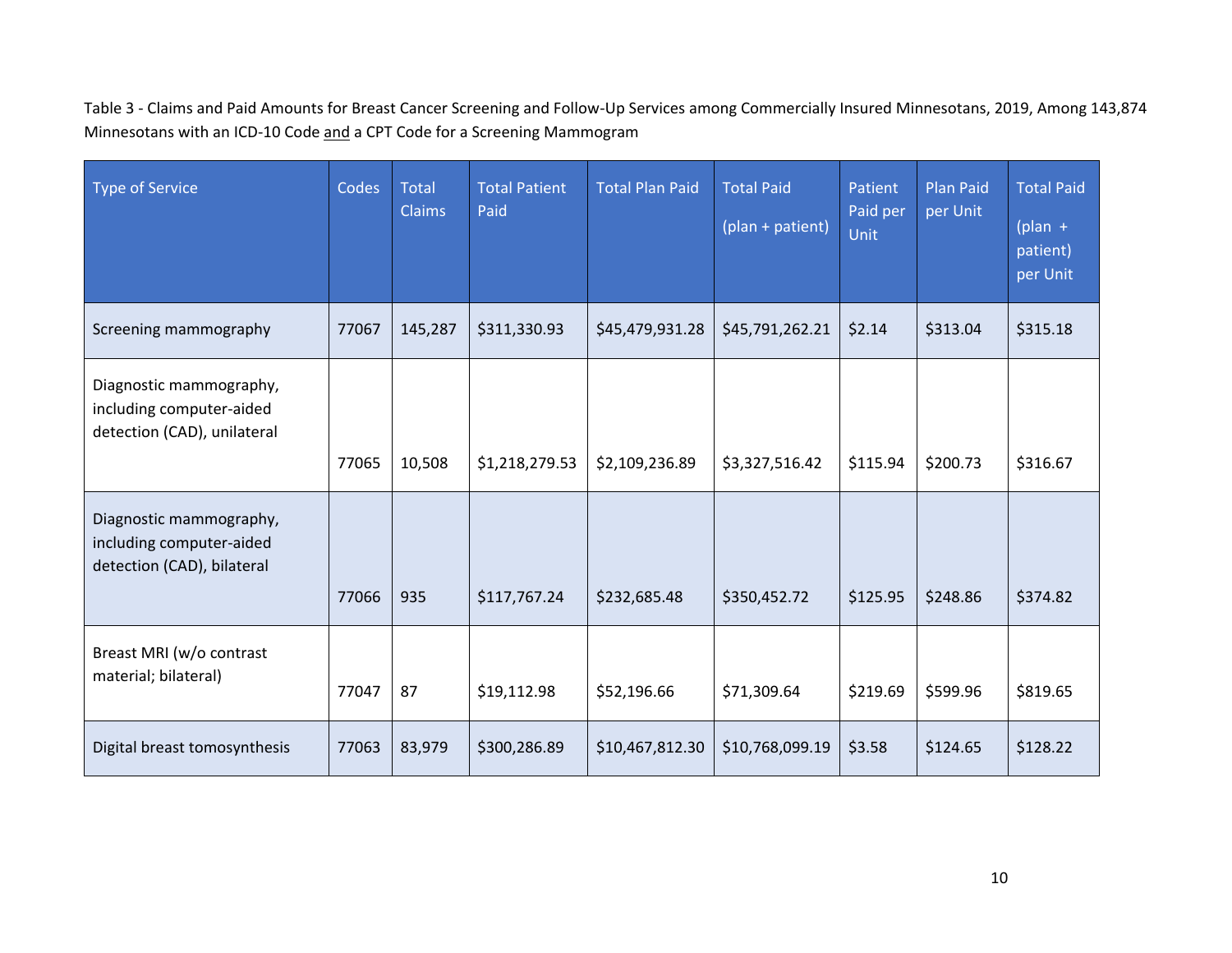| BRCA1, BRCA2 gene analysis; full<br>sequence analysis and full<br>duplication/deletion analysis | 81162 | 536   | \$32,967.60    | \$572,665.24   | \$605,632.84   | \$61.51  | \$1,068.41 | \$1,129.91 |
|-------------------------------------------------------------------------------------------------|-------|-------|----------------|----------------|----------------|----------|------------|------------|
| Breast Biopsy (first lesion,<br>including ultrasound guidance                                   | 19083 | 1,433 | \$1,143,553.62 | \$1,922,549.29 | \$3,066,102.91 | \$798.01 | \$1,341.63 | \$2,139.64 |
| Breast Biopsy (each additional<br>lesion, inc. ultrasound guidance)                             | 19084 | 160   | \$37,882.29    | \$96,843.94    | \$134,726.23   | \$236.76 | \$605.27   | \$842.04   |
| Breast Biopsy (first lesion,<br>including ultrasound magnetic<br>resonance guidance             | 19085 | 99    | \$42,737.58    | \$271,095.07   | \$313,832.65   | \$431.69 | \$2,738.33 | \$3,170.03 |

Source: Health Economics Program (MDH) analysis of data in the Minnesota All Payer Claims Database (MN APCD). Note that commercial plans covered by ERISA are not required to report data to the MN APCD.

Note: There was insufficient data (< 11 observations) for the following: unilateral breast MRI (CPT code 77046); some genetic testing codes (CPT codes 81163, 81164, 81216, 81432, 81433); temperature gradient studies (CPT code 93740. No claims for CPT codes 81165-81167 [BRCA testing] were found in the analysis for CPT units and costs after limiting the analysis to those with a screening mammogram.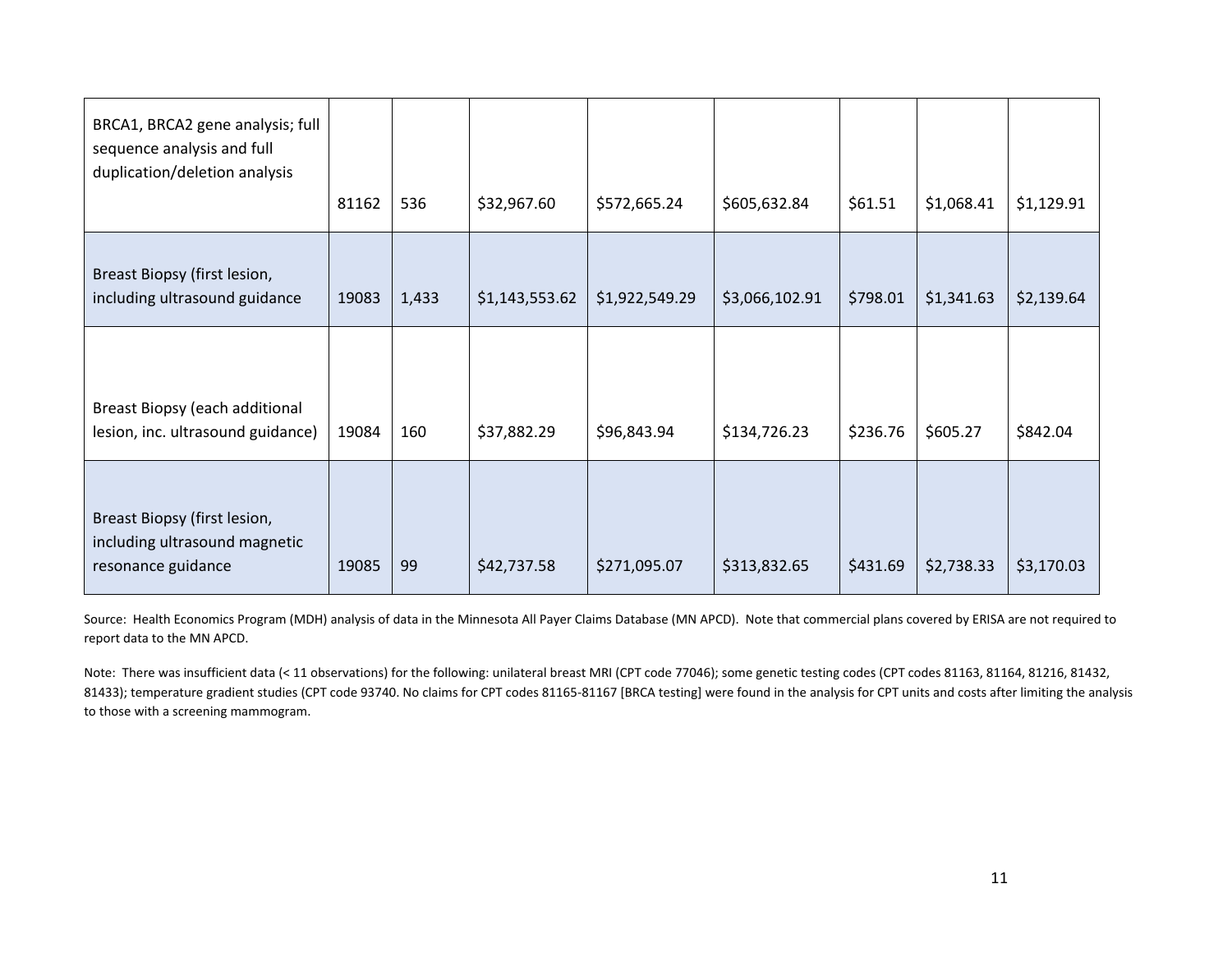### <span id="page-11-0"></span>**Current Health Insurance Coverage**

The coverage requirements in HF2414 specifically identify certain post-mammography diagnostic services, which are generally covered by regulated health plans in Minnesota. Some services identified—specifically genetic testing—may be subject to utilization management or not covered by health plans. The state benchmark plan's coverage policy for genetic testing for cancer susceptibility identifies a number of genetic tests that will not be covered by their plans (including the state benchmark plan).<sup>9</sup>

Commerce assumes that all specifically identified services in HF2414 would apply to HF447-1E. Given the openendedness of HF447-1E and the assumption that HF2414 is an appropriate reference point for levels of coverage, Commerce assumes that there would also be a lack of coverage for a number of genetic tests prior to implementation of HF447-1E.

As a consideration, follow-up services are not identified as preventive under Section 223(c)(2)(A) of the Internal Revenue Service (IRS). The lack of identification under the IRS for the services being required to be covered as preventive may have an impact on Minnesotans enrolled in High Deductible Health Plans (HDHP). HDHPs may not provide benefits for any service until the minimum deductible for that year is satisfied, unless for preventive services as understood under the ACA or the IRS. Because the services required to be covered under these bills are not identified here, they would technically not be eligible for preventive coverage immediately.

Coverage of services that are ineligible for full coverage prior to meeting a plan deductible may jeopardize enrollment in the HDHP, which is a prerequisite to enroll in a Health Savings Account (HSA) or Health Reimbursement Arrangement (HRA).

#### **Impact on Insurance Benefits**

Requirements under HF447-1E and HF2414 apply to all fully insured health plans, including individual health plans, group health plans, health carriers, health maintenance organizations (HMOs) and health service plan corporations defined under [Minn. Stat. §62A.011.](https://www.revisor.mn.gov/statutes/cite/62A.011) House File 447-1E and HF2414 also apply to health plan companies defined unde[r Minn. Stat. §62Q.01.](https://www.revisor.mn.gov/statutes/cite/62Q.01)

Requirements under HF447-1E and HF2414 do not apply to self-insured employer plans, Medicaid, MinnesotaCare, Medicare, or Medicare supplemental policies.

#### <span id="page-11-1"></span>**Impact on Health Insurance Premiums**

In its Request for Information published in November 2021, Commerce requested feedback regarding potential impact on health insurance premiums. Commerce also performed its own analysis with the following assumptions utilizing APCD data provided by MDH.

<sup>&</sup>lt;sup>9</sup> https://www.healthpartners.com/public/coverage-criteria/policy.html?contentid=ENTRY\_232707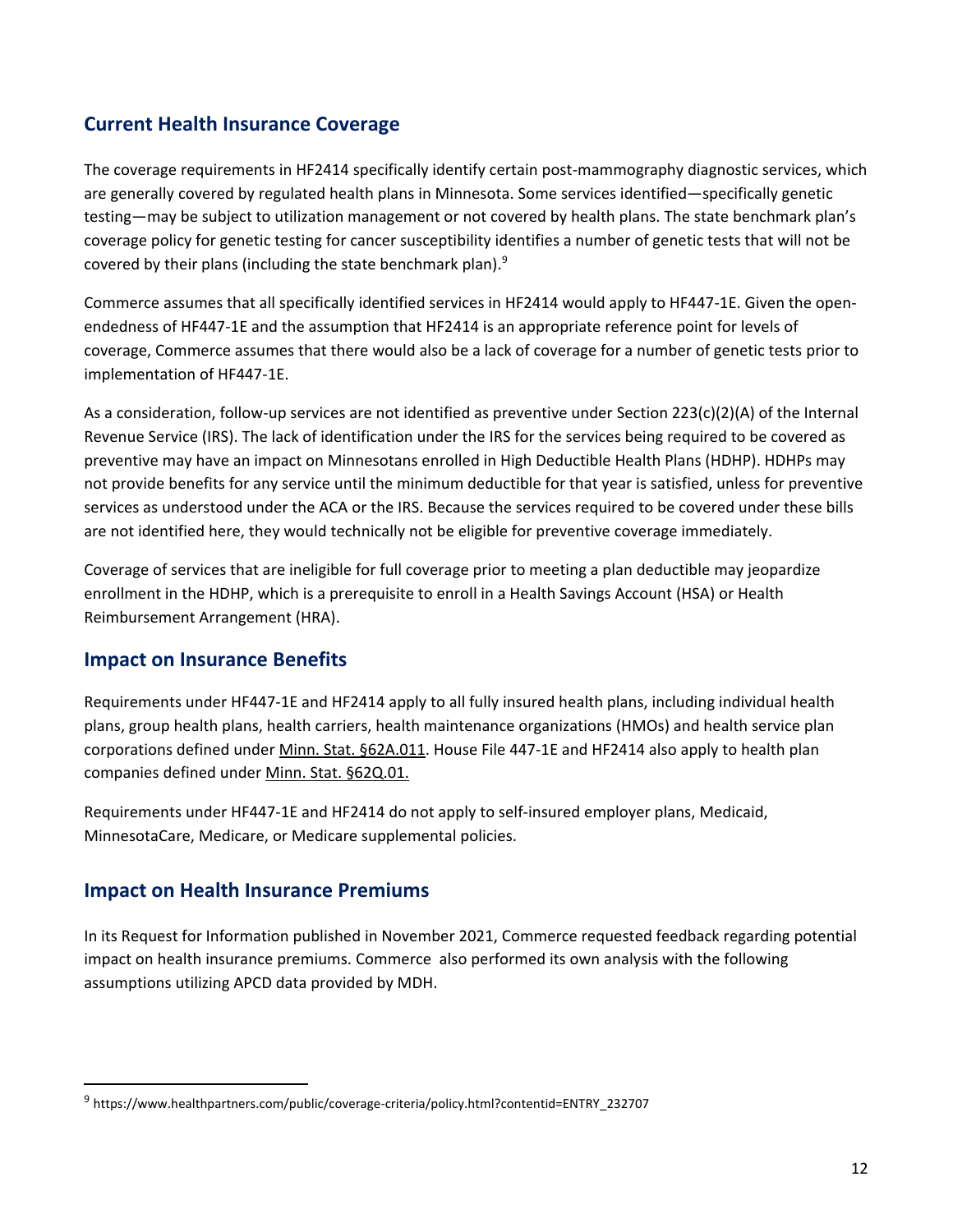Commerce considered the potential increase in utilization of diagnostic services, the increase in plan costsharing, and the potential for a shift in enrollee utilization to higher cost diagnostic services. Commerce estimates a range of \$0.25 to 0.63 PMPM between both HF447-1E and HF2414.

Health insurance carriers responding to Commerce's RFI concurred with the assessment that HF447's broadness precludes the ability to make a more specific assessment of premium increases. Commerce notes that the estimation of premium increases should be the same or similar for each bill, with the understanding that HF447- 1E would require coverage of services explicitly identified in HF2414.

## <span id="page-12-0"></span>**Summary of Comments Received**

Commerce placed a request for information in the November 22, 2021 publication of the [State Register,](https://mn.gov/admin/assets/SR46_21%20-%20Accessible_tcm36-509638.pdf) requesting comments regarding all mandated health benefit proposals, including HF447-1E and HF2414. The Department received feedback from health plans, generally, and from patient advocates.

In summary, comments received from health plans affirmed the Commerce's analysis regarding the overall economic and fiscal impact of the bills.

Comments from patient advocates were supportive of passing legislation that would reduce consumer costs associated with follow-up diagnostic services.

### <span id="page-12-1"></span>**ACA Benefit Mandate Impact and Analysis**

The ACA requires states to defray the cost of benefit mandates passed after December 31, 2011. According to the ACA, a benefit mandate is one passed by the state that imposes requirements of health plans to cover new services or items related to specific care or treatment. Under the ACA, a state may enact requirements unrelated to specific care, treatment, or services and not be responsible for defraying the cost, generally falling into the following:

- 1. *Provider Types.* Mandates that require a covered service to be covered by additional health care provider types.
- 2. *Cost-Sharing.* Mandates that require or change cost-sharing amounts for covered services, including deductibles, copayments, and coinsurance.
- 3. *Delivery Methods*. Mandates that require health carriers to cover new methods of delivering covered services (telehealth for example).
- 4. *Reimbursement Methods.* Mandates that require health carriers to reimburse health care providers for covered services provided in new ways.
- 5. *Dependent-Coverage.* Mandates that require health carriers to define dependents in a certain way or to cover dependents under specific circumstances.
- 6. *ACA Conforming Coverage.* Mandates required to comply with ACA requirements.

All explicitly identified screening and diagnostic procedures for breast cancer detection listed in HF2414 are covered under regulated health plans, but at a non-preventive level. The requirements of HF2414 do not add new benefits under the benchmark or any other EHB-compliant plan; rather, the requirements merely alter the cost-sharing of previously covered benefits.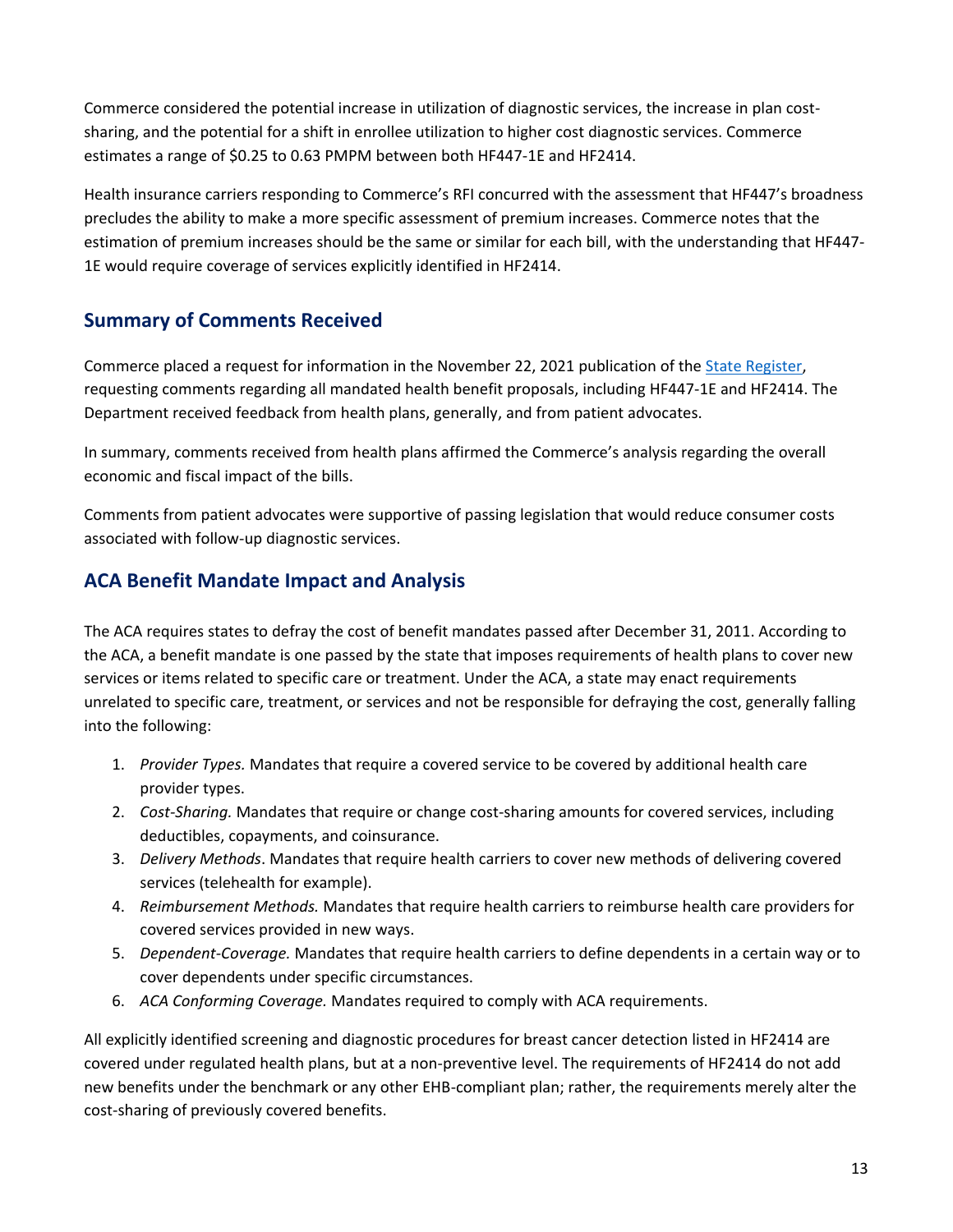Similarly, the requirements of HF447-1E establish zero-cost sharing for physician recommended diagnostic services following a mammogram. While there are no explicitly indicated services mentioned in the bill, Commerce assumes that follow-up services would mirror those specifically identified in HF2414 based on standards of care.

As both bills primarily alter cost-sharing for already covered services, Commerce concludes that neither bill represents a new state mandated benefit as understood under the ACA.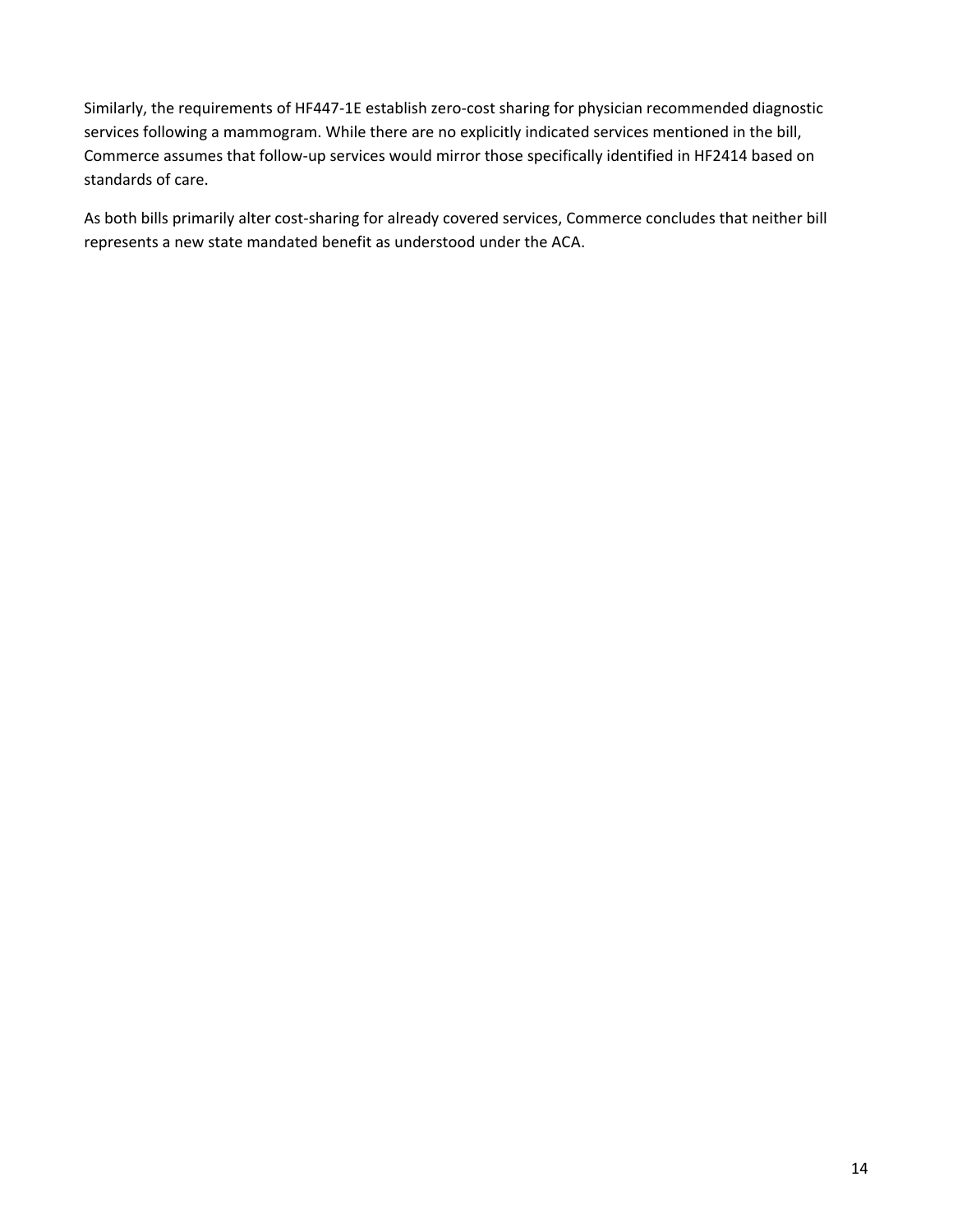## **Appendix**

#### **Bill Text – HF447-1E**

- 1.1 A bill for an act
- 1.2 relating to health insurance; requiring no-cost diagnostic services and testing
- 1.3 following a mammogram;amending Minnesota Statutes 2020, section 62A.30, by
- 1.4 adding a subdivision.
- 1.5 BE IT ENACTED BY THE LEGISLATURE OF THE STATE OF MINNESOTA:
- 1.6 Section 1. Minnesota Statutes 2020, section 62A.30, is amended by adding a subdivision

#### 1.7 to read:

- 1.8 Subd. 5.Mammogram; diagnostic services and testing. (a) If a health care provider
- 1.9 determines an enrollee requires additional diagnostic services or testing after a mammogram,
- 1.10 a health plan must provide coverage for the additional diagnostic services or testing with
- 1.11 no cost sharing, including co-pay, deductible, or coinsurance.
- 1.12 (b) This subdivision does not apply to Medical Assistance under chapter 256B and
- 1.13 MinnesotaCare under chapter 256L.
- 1.14 EFFECTIVE DATE. This section is effective January 1, 2022, and applies to health
- 1.15 plans offered, issued, or sold on or after that date.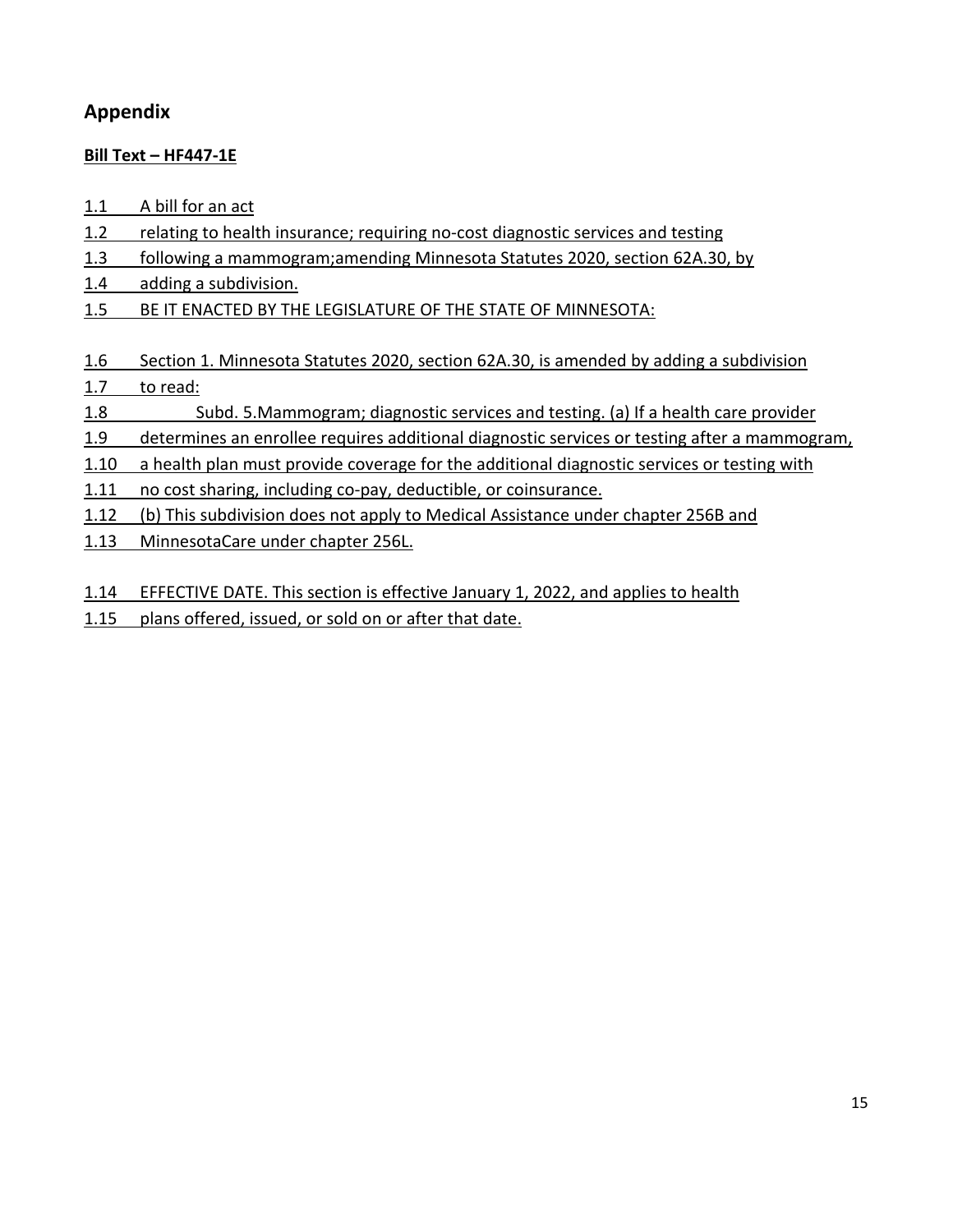#### **Bill Text – HF2414**

1.1 A bill for an act

1.2 relating to health insurance; increasing availability and coverage for testing and

1.3 diagnostic services related to breast cancer;amending Minnesota Statutes 2020,

1.4 sections 62A.30, subdivisions 2, 4; 256B.0625, subdivision 14.

1.5 BE IT ENACTED BY THE LEGISLATURE OF THE STATE OF MINNESOTA:

1.6 Section 1. Minnesota Statutes 2020, section 62A.30, subdivision 2, is amended to read:

1.7 Subd. 2.Required coverage. (a) Every policy, plan, certificate, or contract referred to

1.8 in subdivision 1 that provides coverage to a Minnesota resident must provide coverage for

1.9 routine screening procedures for cancer and the office or facility visit, including

1.10 mammograms, surveillance tests for ovarian cancer for women who are at risk for ovarian

1.11 cancer as defined in subdivision 3, pap smears, and colorectal screening tests for men and

1.12 women, when ordered or provided by a physician in accordance with the standard practice

1.13 of medicine.

1.14 (b) Every policy, plan, certificate, or contract referred to in subdivision 1 that provides

1.15 coverage to a Minnesota resident must provide coverage for all diagnostic and preventive

1.16 screenings and tests related to breast cancer, including but not limited to genetic testing,

1.17 breast examination, mammography, magnetic resonance imaging, digital breast

1.18 tomosynthesis, ultrasound, thermography, biopsy, and other breast cancer screening tests

1.19 currently being evaluated by the federal Food and Drug Breast Cancer Research Foundation.

1.20 (c) A health carrier is prohibited from placing age limitations or annual or lifetime testing

1.21 limitations on the screenings and tests described in paragraph (b).

1.22 EFFECTIVE DATE. This section is effective January 1, 2022, and applies to health

1.23 plans offered, issued, or renewed on or after that date.

2.1 Sec. 2. Minnesota Statutes 2020, section 62A.30, subdivision 4, is amended to read:

2.2 Subd. 4.Mammograms. (a) For purposes of subdivision 2, paragraph (a), coverage for

2.3 a preventive mammogram screening (1) includes digital breast tomosynthesis for enrollees

2.4 at risk for breast cancer, and (2) is covered as a preventive item or service, as described 2.5 under section 62Q.46.

2.6 (b) For purposes of this subdivision, "digital breast tomosynthesis" means a radiologic

2.7 procedure that involves the acquisition of projection images over the stationary breast to

2.8 produce cross-sectional digital three-dimensional images of the breast. "At risk for breast

2.9 cancer" means:

2.10 (1) having a family history with one or more first- or second-degree relatives with breast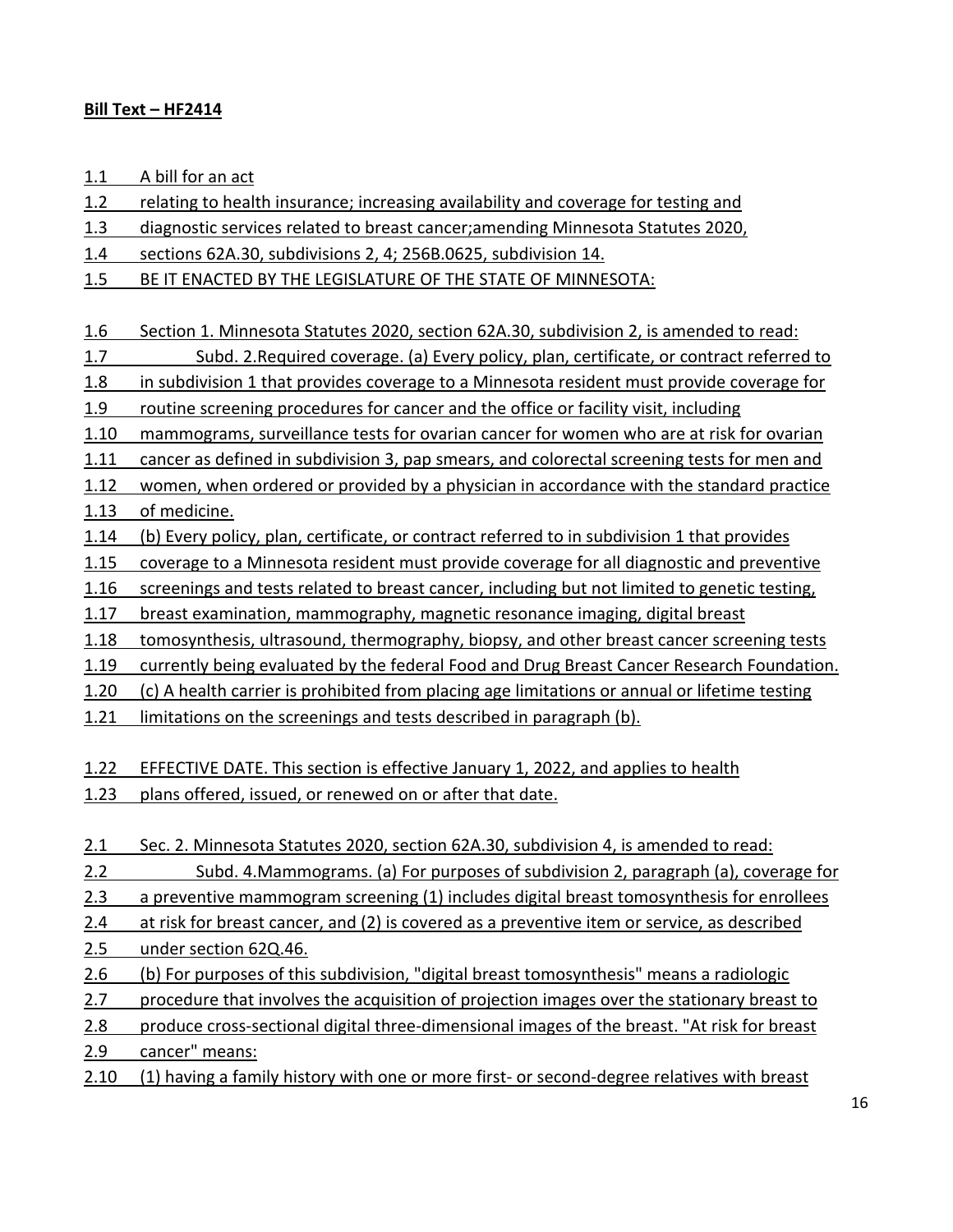2.11 cancer;

- 2.12 (2) testing positive for BRCA1 or BRCA2 mutations;
- 2.13 (3) having heterogeneously dense breasts or extremely dense breasts based on the Breast
- 2.14 Imaging Reporting and Data System established by the American College of Radiology; or
- 2.15 (4) having a previous diagnosis of breast cancer.
- 2.16 (c) This subdivision does not apply to coverage provided through a public health care
- 2.17 program under chapter 256B or 256L.
- 2.18 (d) Nothing in this subdivision limits the coverage of digital breast tomosynthesis in a
- 2.19 policy, plan, certificate, or contract referred to in subdivision 1 that is in effect prior to

### 2.20 January 1, 2020.

- 2.21 (e) Nothing in this subdivision prohibits a policy, plan, certificate, or contract referred
- 2.22 to in subdivision 1 from covering digital breast tomosynthesis for an enrollee who is not at
- 2.23 risk for breast cancer.

## 2.24 EFFECTIVE DATE. This section is effective January 1, 2022, and applies to health

- 2.25 plans offered, issued, or renewed on or after that date.
- 2.26 Sec. 3. Minnesota Statutes 2020, section 256B.0625, subdivision 14, is amended to read:
- 2.27 Subd. 14. Diagnostic, screening, and preventive services. (a) Medical assistance covers
- 2.28 diagnostic, screening, and preventive services.
- 2.29 (b) "Preventive services" include services related to pregnancy, including:
- 2.30 (1) services for those conditions which may complicate a pregnancy and which may be
- 2.31 available to a pregnant woman determined to be at risk of poor pregnancy outcome;
- 3.1 (2) prenatal HIV risk assessment, education, counseling, and testing; and
- 3.2 (3) alcohol abuse assessment, education, and counseling on the effects of alcohol usage
- 3.3 while pregnant. Preventive services available to a woman at risk of poor pregnancy outcome
- 3.4 may differ in an amount, duration, or scope from those available to other individuals eligible
- 3.5 for medical assistance.
- 3.6 (c) "Screening services" include, but are not limited to, blood lead tests.
- 3.7 (d) Coverage of diagnostic screenings and tests under this subdivision must comply with
- 3.8 section 62A.30.
- 3.9 (d)(e) The commissioner shall encourage, at the time of the child and teen checkup or
- 3.10 at an episodic care visit, the primary care health care provider to perform primary caries
- 3.11 preventive services. Primary caries preventive services include, at a minimum:
- 3.12 (1) a general visual examination of the child's mouth without using probes or other dental
- 3.13 equipment or taking radiographs;
- 3.14 (2) a risk assessment using the factors established by the American Academies of
- 3.15 Pediatrics and Pediatric Dentistry; and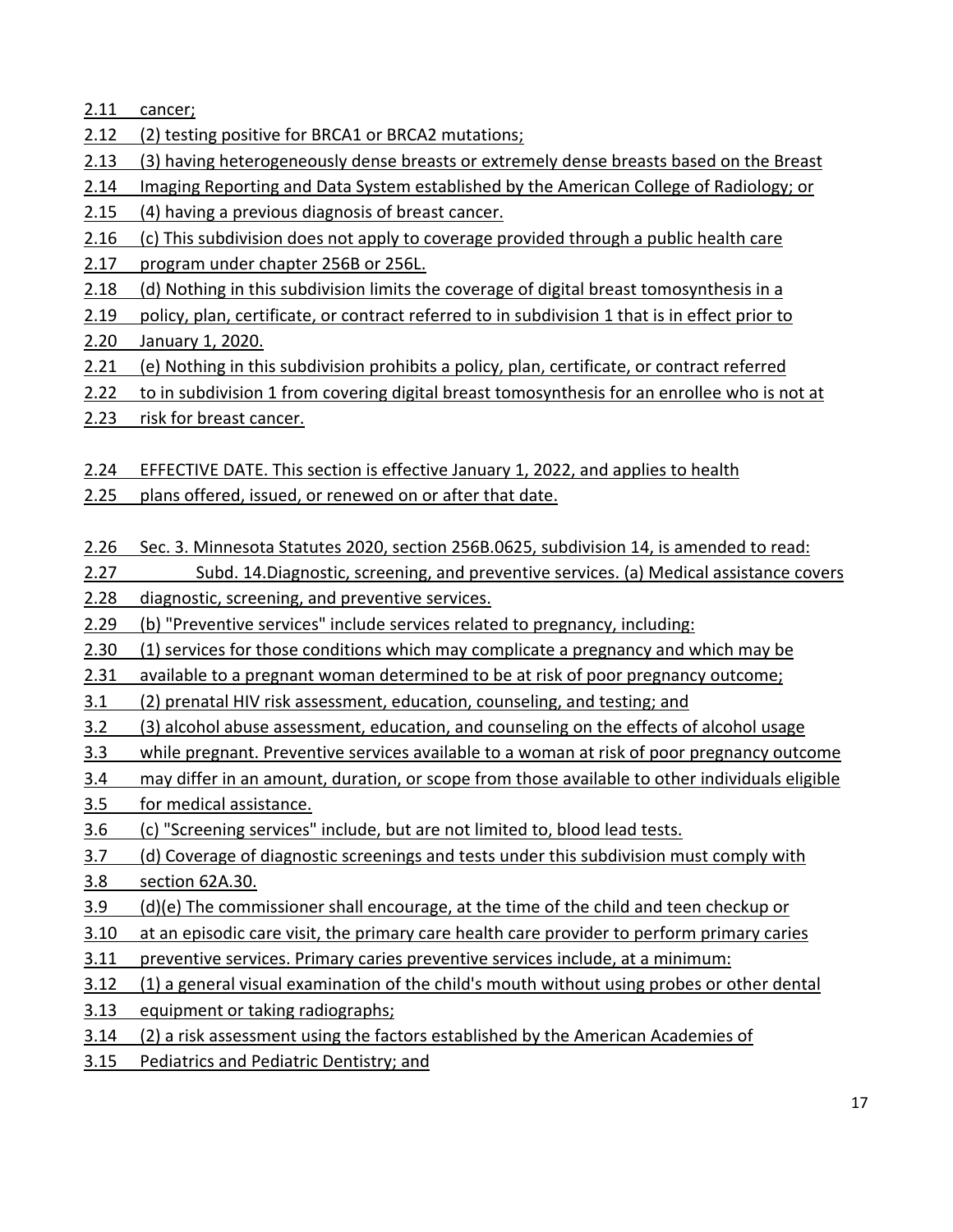- 3.16 (3) the application of a fluoride varnish beginning at age one to those children assessed
- 3.17 by the provider as being high risk in accordance with best practices as defined by the
- 3.18 Department of Human Services. The provider must obtain parental or legal guardian consent
- 3.19 before a fluoride varnish is applied to a minor child's teeth.
- 3.20 At each checkup, if primary caries preventive services are provided, the provider must
- 3.21 provide to the child's parent or legal guardian: information on caries etiology and prevention;
- 3.22 and information on the importance of finding a dental home for their child by the age of
- 3.23 one. The provider must also advise the parent or legal guardian to contact the child's managed
- 3.24 care plan or the Department of Human Services in order to secure a dental appointment
- 3.25 with a dentist. The provider must indicate in the child's medical record that the parent or
- 3.26 legal guardian was provided with this information and document any primary caries
- 3.27 prevention services provided to the child.
- 3.28 EFFECTIVE DATE. This section is effective January 1, 2022.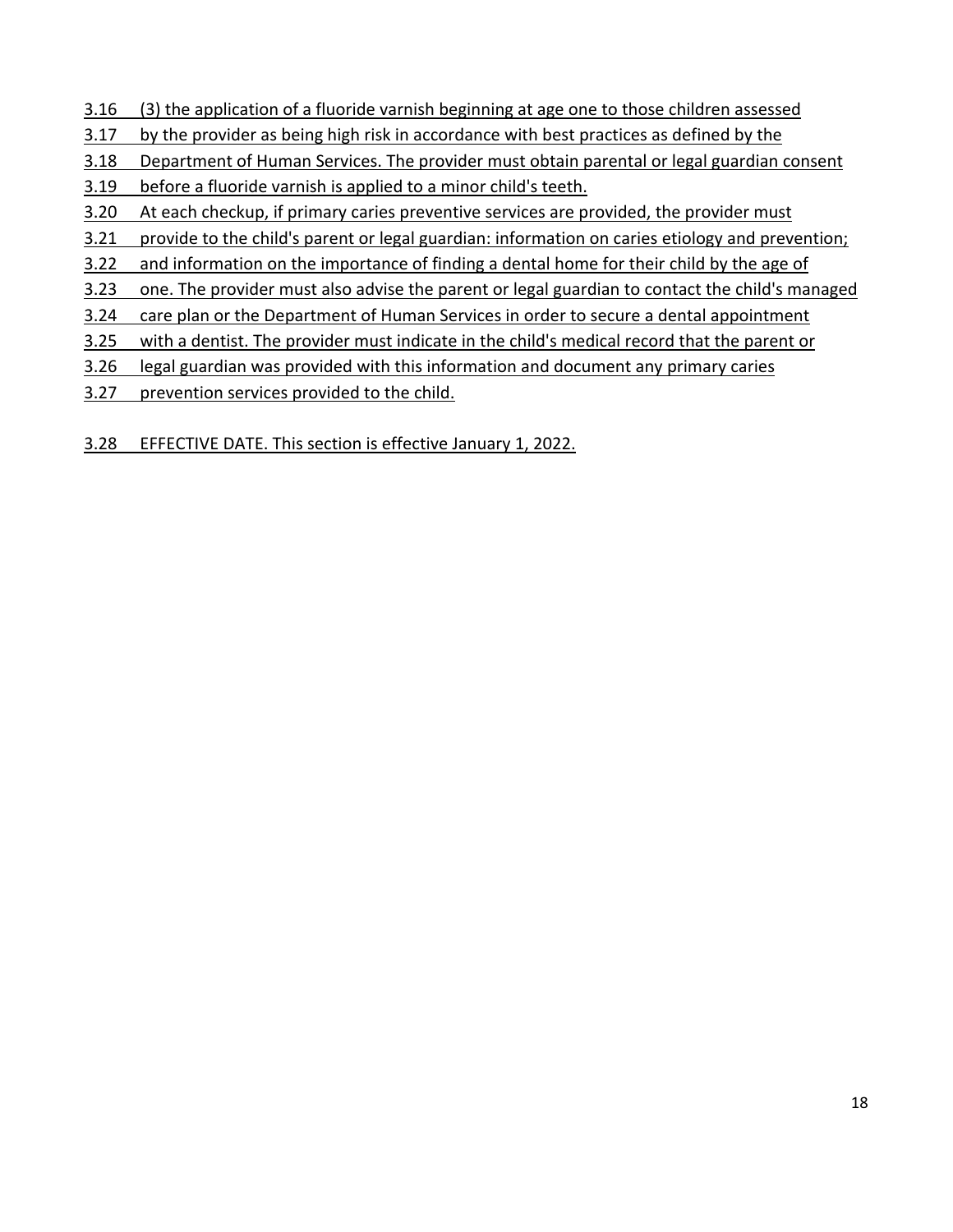#### **Codes Utilized in Assumptions**

#### **Diagnosis (ICD-10) Code(s):**

V76.11 – Screening mammogram for high risk patient

V76.12 – Screening mammogram

Z12.31 - Encounter for screening mammogram for malignant neoplasm of breast

Z80.3 – Family history of malignant neoplasm of the breast

Z85.3 – Personal history of malignant neoplasm of the breast

#### **CPT Code(s):**

77046 through 77047 – Breast MRI – Digital breast tomosynthesis 77065 through 77066 - Diagnostic mammography, including computer-aided detection (CAD) – Screening mammography – Unlisted magnetic resonance procedure through 81167 – BRCA Testing – BRCA Testing through 81433 – Genomic analysis for hereditary breast and other cancers – Temperature gradient studies 19803 through 19805 – Biopsy of breast

#### **HCPCS Code(s):**

N/A

#### **NDC Code(s):**

N/A\*

\*It is possible that drugs such as tamoxifen and raloxifene may be prescribed as a preventive measure for breast cancer; however, the USPSTF has already identified these drugs as preventive and they should be subject to no cost to the enrollee.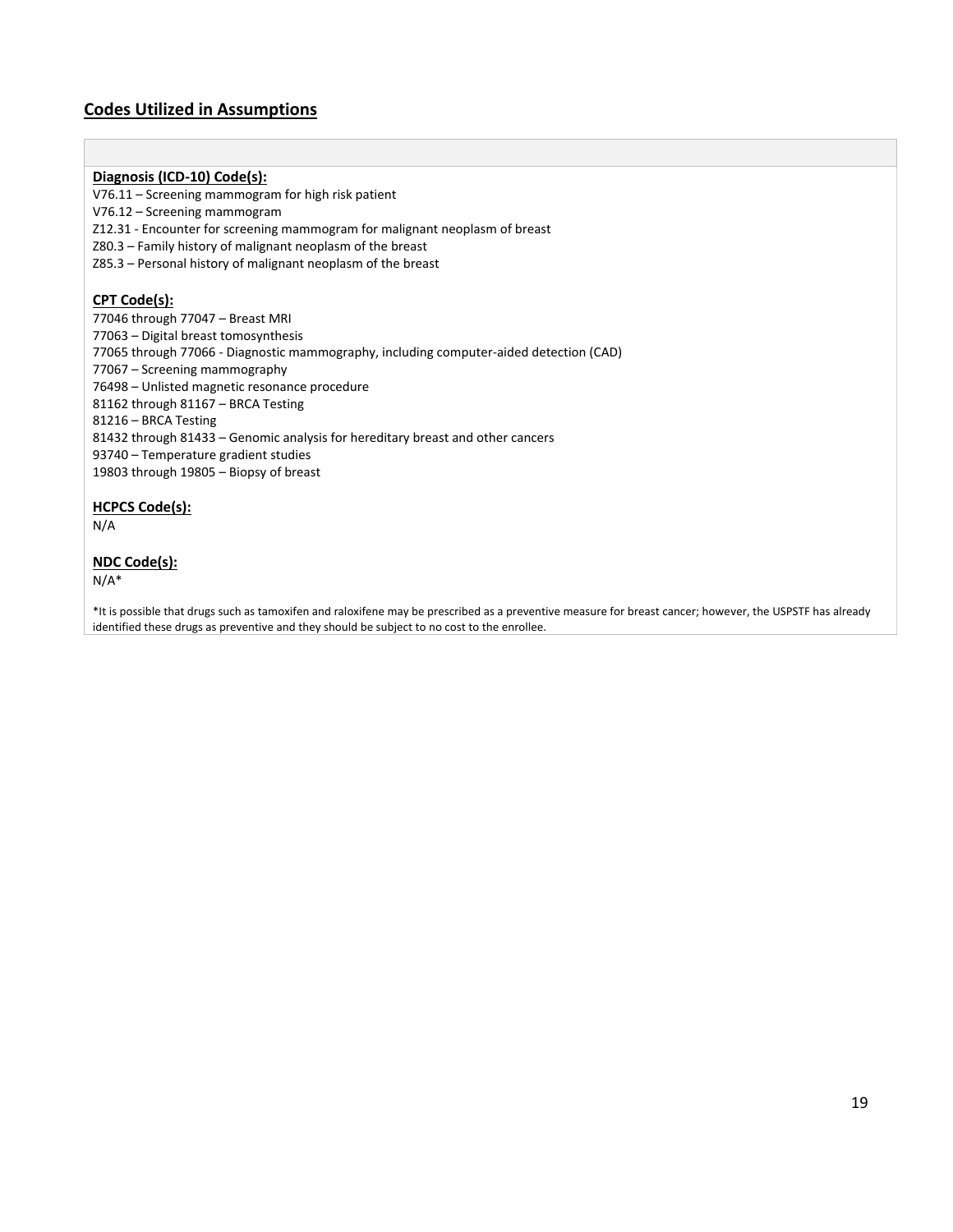#### **Description of Review**

Commerce performed an umbrella review of available information related to breast cancer screening. An umbrella review is similar to a systematic literature review, but with a focus on reviewing relevant information or studies that are essentially other systematic reviews and/or meta-analyses. This approach allows for gathering of significant high-level, but pertinent, information regarding the topic being researched.

The Department searched PubMed utilizing combinations of the terms "breast cancer," "screening," "diagnostic," "standard of care," "experimental," "investigative," "accepted methodology," and "alternative treatment." The search limited these terms to peer-reviewed articles published in the last 10 years.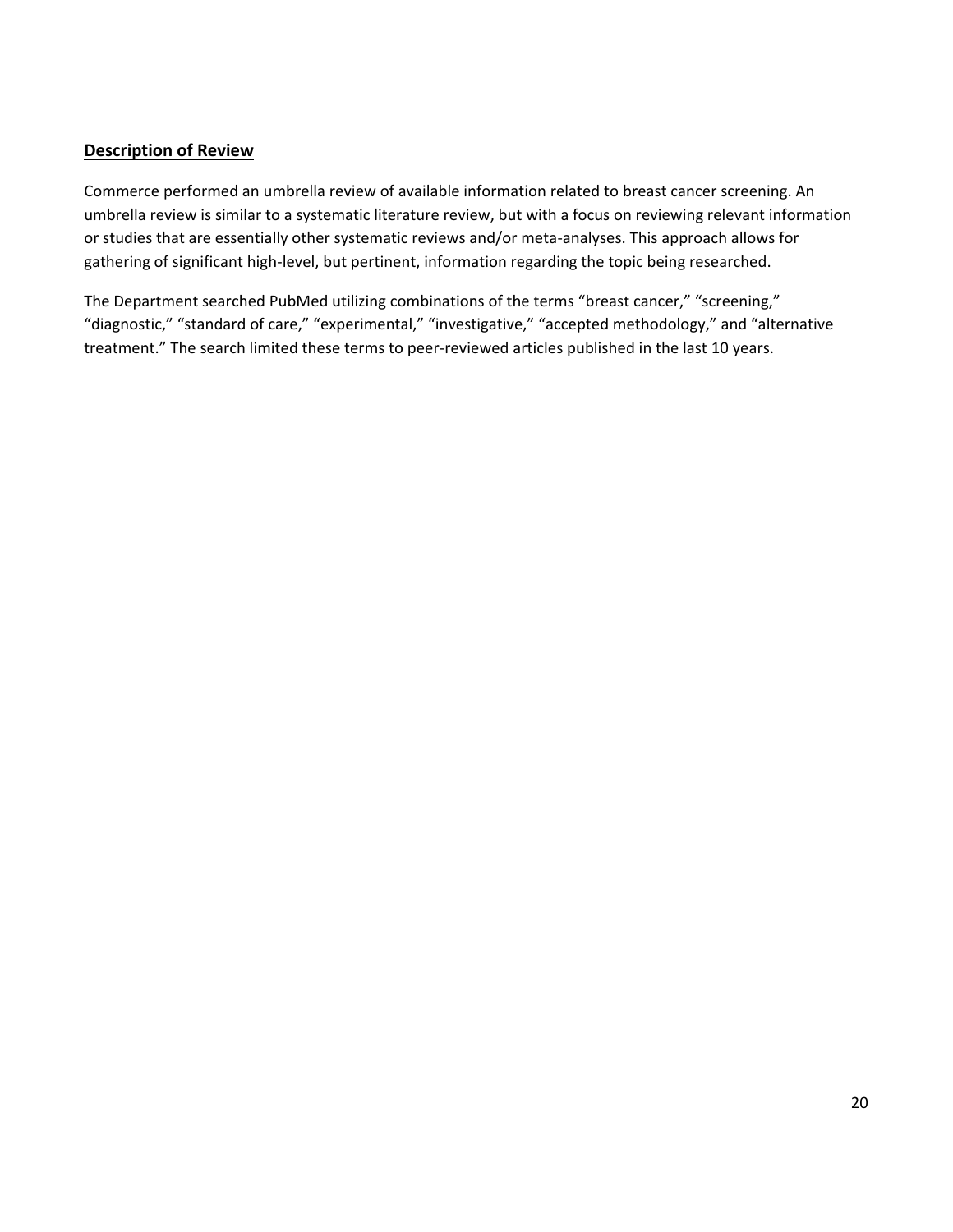#### **Bibliography**

Berg WA, Bandos AI, Mendelson EB, Lehrer D, Jong RA, Pisano ED. Ultrasound asthe Primary Screening Test for Breast Cancer: Analysis From ACRIN 6666. J Natl Cancer Inst. 2015 Dec 28;108(4):djv367. doi: 10.1093/jnci/djv367. PMID:26712110; PMCID: PMC5943835.

Berg WA, Zhang Z, Lehrer D, Jong RA, Pisano ED, Barr RG, Böhm-Vélez M, Mahoney MC, Evans WP 3rd, Larsen LH, Morton MJ, Mendelson EB, Farria DM, Cormack JB, Marques HS, Adams A, Yeh NM, Gabrielli G; ACRIN 6666 Investigators. Detection of breast cancer with addition of annual screening ultrasound or a single screening MRI to mammography in women with elevated breast cancer risk. JAMA. 2012 Apr 4;307(13):1394-404. doi: 10.1001/jama.2012.388. PMID: 22474203; PMCID: PMC3891886.

Carbine NE, Lostumbo L, Wallace J, Ko H. Risk-reducing mastectomy for the prevention of primary breast cancer. Cochrane Database Syst Rev. 2018 Apr 5;4(4):CD002748. doi: 10.1002/14651858.CD002748.pub4. PMID: 29620792; PMCID: PMC6494635.

Comstock CE, Gatsonis C, Newstead GM, Snyder BS, Gareen IF, Bergin JT, Rahbar H, Sung JS, Jacobs C, Harvey JA, Nicholson MH, Ward RC, Holt J, Prather A, Miller KD, Schnall MD, Kuhl CK. Comparison of Abbreviated Breast MRI vs Digital Breast Tomosynthesis for Breast Cancer Detection Among Women With Dense Breasts Undergoing Screening. JAMA. 2020 Feb 25;323(8):746-756. doi: 0.1001/jama.2020.0572. Erratum in: JAMA. 2020 Mar 24;323(12):1194. PMID: 32096852; PMCID: PMC7276668.

Cuzick J, Sestak I, Cawthorn S, Hamed H, Holli K, Howell A, Forbes JF; IBIS-I Investigators. Tamoxifen for prevention of breast cancer: extended long-term follow-up of the IBIS-I breast cancer prevention trial. Lancet Oncol. 2015 Jan;16(1):67-75. doi: 10.1016/S1470-2045(14)71171-4. Epub 2014 Dec 11. PMID: 25497694; PMCID: PMC4772450.

Gartlehner G, Thaler K, Chapman A, Kaminski-Hartenthaler A, Berzaczy D, Van Noord MG, Helbich TH. Mammography in combination with breast ultrasonography versus mammography for breast cancer screening in women at average risk. Cochrane Database Syst Rev. 2013 Apr 30;2013(4):CD009632. doi: 10.1002/14651858.CD009632.pub2. PMID: 23633376; PMCID: PMC6464804.

Jayasekera J, Mandelblatt JS. Systematic Review of the Cost Effectiveness of Breast Cancer Prevention, Screening, and Treatment Interventions. J Clin Oncol. 2020 Feb 1;38(4):332-350. doi: 10.1200/JCO.19.01525. Epub 2019 Dec 5. PMID: 31804858; PMCID: PMC6994253

Le TTT, Adler FR. Is mammography screening beneficial: An individual-based stochastic model for breast cancer incidence and mortality. PLoS Comput Biol. 2020 Jul 6;16(7):e1008036. doi: 10.1371/journal.pcbi.1008036. PMID: 32628726; PMCID: PMC7365474.

Melnikow J, Fenton JJ, Whitlock EP, Miglioretti DL, Weyrich MS, Thompson JH, Shah K. Supplemental Screening for Breast Cancer in Women With Dense Breasts: A Systematic Review for the U.S. Preventive Services Task Force. Ann Intern Med. 2016 Feb 16;164(4):268-78. doi: 10.7326/M15-1789. Epub 2016 Jan 12. PMID: 26757021; PMCID: PMC5100826.

Wöckel A, Albert US, Janni W, Scharl A, Kreienberg R, Stüber T. The Screening, Diagnosis, Treatment, and Follow-Up of Breast Cancer. Dtsch Arztebl Int. 2018 May 4;115(18):316-323. doi: 10.3238/arztebl.2018.0316. PMID: 29807560; PMCID: PMC5987060.

van den Ende C, Oordt-Speets AM, Vroling H, van Agt HME. Benefits and harms of breast cancer screening with mammography in women aged 40-49 years: A systematic review. Int J Cancer. 2017 Oct 1;141(7):1295-1306. doi: 10.1002/ijc.30794. Epub 2017 Jun 5. PMID: 28542784.